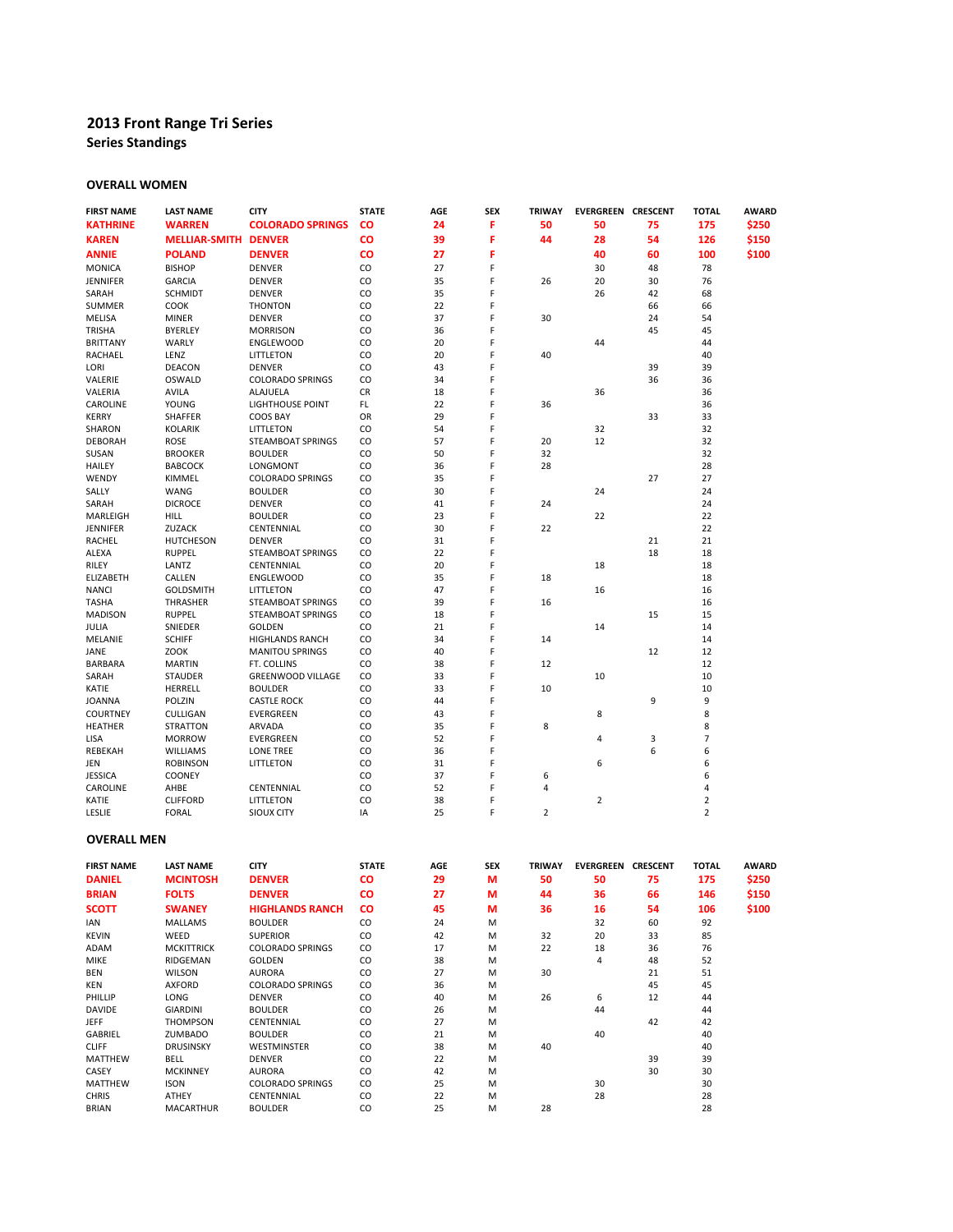| LOUIS          | <b>CICCHINO</b>   | <b>EDGEWATER</b>          | CO            | 28 | M |                |                | 27 | 27             |
|----------------|-------------------|---------------------------|---------------|----|---|----------------|----------------|----|----------------|
| <b>ENRICO</b>  | <b>CACCIORNI</b>  | <b>EVERGREEN</b>          | CO            | 40 | M |                | 26             |    | 26             |
| PHILIP         | <b>REGNIER</b>    | <b>BOULDER</b>            | CO            | 47 | M |                |                | 24 | 24             |
| <b>BRIAN</b>   | <b>HRYNKOW</b>    | SHERWOOD PARK             | AB            | 24 | M |                | 24             |    | 24             |
| <b>RYAN</b>    | <b>MCDERMITT</b>  | <b>BOULDER</b>            | CO            | 36 | M | 24             |                |    | 24             |
| <b>BRYAN</b>   | <b>ALFARO</b>     | <b>BOULDER</b>            | CO            | 21 | M |                | 22             |    | 22             |
| <b>CHARLES</b> | <b>TRUJILLO</b>   | <b>DENVER</b>             | CO            | 47 | M | 14             |                | 6  | 20             |
| <b>JOHN</b>    | <b>KABLER</b>     | ALBUQUERQUE               | <b>NM</b>     | 45 | M | 20             |                |    | 20             |
| <b>MATT</b>    | TIGCHFLAAR        | <b>DENVER</b>             | <sub>CO</sub> | 44 | M |                |                | 18 | 18             |
| <b>SETH</b>    | <b>WRIGHT</b>     | ERIE                      | CO            | 39 | M | 18             |                |    | 18             |
| <b>THOMAS</b>  | <b>KIRSCHLING</b> | <b>GOLDEN</b>             | CO            | 35 | M | 16             |                |    | 16             |
| <b>DAVID</b>   | <b>ROSS</b>       | <b>DENVER</b>             | CO            | 43 | M |                |                | 15 | 15             |
| <b>MATHEW</b>  | <b>WOLFORD</b>    | <b>BOULDER</b>            | CO            | 30 | M |                | 14             |    | 14             |
| <b>THOMAS</b>  | <b>BRENNER</b>    | <b>GOLDEN</b>             | CO            | 27 | M |                | 12             |    | 12             |
| <b>CONNOR</b>  | <b>WHITE</b>      | <b>COLLEGE STATION</b>    | <b>TX</b>     | 17 | M | 12             |                |    | 12             |
| ALEX           | <b>FLORES</b>     | <b>LOUISVILLE</b>         | CO            | 19 | M |                | 10             |    | 10             |
| <b>CHRIS</b>   | <b>DICROCE</b>    | <b>DENVER</b>             | CO            | 48 | M | 10             |                |    | 10             |
| <b>ROB</b>     | LAROCQUE          | <b>HINSDALE</b>           | IL.           | 22 | M |                |                | 9  | 9              |
| <b>NEAL</b>    | <b>MCLAUGHLIN</b> | CENTENNIAL                | CO            | 54 | M |                | 8              |    | 8              |
| <b>ALLEN</b>   | <b>RUSSELL</b>    | <b>GRAND JUNCTION</b>     | CO            | 52 | M | 8              |                |    | 8              |
| <b>STEFAN</b>  | <b>EVANOFF</b>    | LAKEWOOD                  | <sub>CO</sub> | 45 | M | 6              |                |    | 6              |
| <b>TIMOTHY</b> | <b>GENSLER</b>    | <b>CHERRY HILLS VILLA</b> | CO            | 46 | M | 4              |                |    | 4              |
| <b>JON</b>     | <b>EXALL</b>      | <b>DENVER</b>             | CO            | 36 | M |                |                | 3  | 3              |
| <b>MICHAEL</b> | <b>RICCI</b>      | <b>BOULDER</b>            | CO            | 45 | M |                | $\overline{2}$ |    | $\overline{2}$ |
| JEVGENIJ       | CARIOV            | <b>BOULDER</b>            | CO            | 33 | M | $\overline{2}$ |                |    | $\overline{2}$ |

#### **MASTER WOMEN**

| <b>FIRST NAME</b> | <b>LAST NAME</b> | <b>CITY</b>                 | <b>STATE</b> | <b>AGE</b> | SEX | <b>TRIWAY</b> | <b>EVERGREEN CRESCENT</b> |    | <b>TOTAL</b>   | <b>AWARD</b> |
|-------------------|------------------|-----------------------------|--------------|------------|-----|---------------|---------------------------|----|----------------|--------------|
| <b>DEBORAH</b>    | <b>ROSE</b>      | <b>STEAMBOAT SPRINGS CO</b> |              | 57         | F   | 18            | 18                        |    | 36             | \$200        |
| LORI              | <b>DEACON</b>    | <b>DENVER</b>               | CO           | 43         |     |               |                           | 36 | 36             |              |
| LISA              | <b>MORROW</b>    | EVERGREEN                   | CO           | 52         |     |               | 12                        | 21 | 33             |              |
| JANE              | ZOOK             | <b>MANITOU SPRINGS</b>      | CO           | 40         |     |               |                           | 30 | 30             |              |
| <b>JOANNA</b>     | POLZIN           | <b>CASTLE ROCK</b>          | CO           | 44         |     |               |                           | 27 | 27             |              |
| SHARON            | <b>KOLARIK</b>   | LITTLETON                   | CO           | 54         |     |               | 24                        |    | 24             |              |
| SUSAN             | <b>BROOKER</b>   | <b>BOULDER</b>              | CO           | 50         |     | 24            |                           |    | 24             |              |
| <b>NANCI</b>      | <b>GOLDSMITH</b> | LITTLETON                   | CO           | 47         |     |               | 20                        |    | 20             |              |
| SARAH             | <b>DICROCE</b>   | <b>DENVER</b>               | CO           | 41         |     | 20            |                           |    | 20             |              |
| <b>BROOKE</b>     | <b>BAKER</b>     | <b>WINDSOR</b>              | CO           | 47         |     |               |                           | 18 | 18             |              |
| KATHY             | LAHR             | <b>EVERGREEN</b>            | CO           | 48         |     |               |                           | 15 | 15             |              |
| <b>MYRIAM</b>     | <b>DEPAUW</b>    | <b>BOULDER</b>              | CO           | 48         |     |               | 6                         | 9  | 15             |              |
| <b>COURTNEY</b>   | CULLIGAN         | EVERGREEN                   | CO           | 43         |     |               | 14                        |    | 14             |              |
| CAROLINE          | AHBE             | CENTENNIAL                  | CO           | 52         |     | 14            |                           |    | 14             |              |
| JEANNE            | <b>GODAIRE</b>   | <b>EVERGREEN</b>            | CO           | 40         |     |               |                           | 12 | 12             |              |
| ELIZABETH         | <b>VENA</b>      | CENTENNIAL                  | CO           | 46         |     | 12            |                           |    | 12             |              |
| ELIZABETH         | <b>ENGLER</b>    | <b>WESTMINSTER</b>          | CO           | 45         |     |               | 10                        |    | 10             |              |
| TEA               | CHAND            | <b>AURORA</b>               | CO           | 46         |     | 10            |                           |    | 10             |              |
| <b>MISHELE</b>    | CARROLL          | <b>EVERGREEN</b>            | CO           | 45         |     |               | 8                         |    | 8              |              |
| <b>ALISON</b>     | WHEELER          | <b>ENGLEWOOD</b>            | CO           | 44         |     | 6             | 2                         |    | 8              |              |
| SARAH             | <b>JOHNSON</b>   | <b>CASTLE ROCK</b>          | CO           | 43         |     | 8             |                           |    | 8              |              |
| DANA              | PHILLIPS         | <b>AURORA</b>               | CO           | 42         |     |               |                           | 6  | 6              |              |
| <b>KATHERINE</b>  | MADSEN           | <b>KITCHENER</b>            | ON           | 49         |     |               | 4                         |    |                |              |
| KIM               | ADAMS            | <b>COLORADO SPRINGS</b>     | CO           | 45         |     | 4             |                           |    |                |              |
| <b>ROBIN</b>      | <b>ANDERSON</b>  | <b>WHEAT RIDGE</b>          | CO           | 48         |     |               |                           | 3  | 3              |              |
| <b>STACY</b>      | <b>BLACK</b>     | <b>ARVADA</b>               | CO           | 53         |     | 2             |                           |    | $\overline{2}$ |              |

#### **MASTER MEN**

| <b>FIRST NAME</b> | <b>LAST NAME</b>  | <b>CITY</b>               | <b>STATE</b> | AGE | <b>SEX</b> | <b>TRIWAY</b> | <b>EVERGREEN CRESCENT</b> |    | <b>TOTAL</b> | <b>AWARD</b> |
|-------------------|-------------------|---------------------------|--------------|-----|------------|---------------|---------------------------|----|--------------|--------------|
| <b>SCOTT</b>      | <b>SWANEY</b>     | <b>HIGHLANDS RANCH</b>    | <b>CO</b>    | 45  | M          | 24            | 18                        | 36 | 78           | \$200        |
| <b>KEVIN</b>      | WEED              | <b>SUPERIOR</b>           | CO           | 42  | M          | 20            | 20                        | 30 | 70           |              |
| PHILLIP           | LONG              | <b>DENVER</b>             | CO           | 40  | M          | 18            | 12                        | 12 | 42           |              |
| CASEY             | <b>MCKINNEY</b>   | <b>AURORA</b>             | CO           | 42  | M          |               |                           | 27 | 27           |              |
| <b>ENRICO</b>     | CACCIORNI         | EVERGREEN                 | CO           | 40  | M          |               | 24                        |    | 24           |              |
| PHILIP            | <b>REGNIER</b>    | <b>BOULDER</b>            | CO           | 47  | M          |               |                           | 21 | 21           |              |
| CHARLES           | <b>TRUJILLO</b>   | <b>DENVER</b>             | CO           | 47  | M          | 12            |                           | 9  | 21           |              |
| <b>MATT</b>       | TIGCHELAAR        | <b>DENVER</b>             | CO           | 44  | M          |               |                           | 18 | 18           |              |
| <b>DAVID</b>      | <b>ROSS</b>       | <b>DENVER</b>             | CO           | 43  | M          |               |                           | 15 | 15           |              |
| <b>NEAL</b>       | <b>MCLAUGHLIN</b> | CENTENNIAL                | CO           | 54  | M          |               | 14                        |    | 14           |              |
| <b>JOHN</b>       | KABLER            | ALBUQUERQUE               | <b>NM</b>    | 45  | M          | 14            |                           |    | 14           |              |
| <b>MICHAEL</b>    | <b>RICCI</b>      | <b>BOULDER</b>            | CO           | 45  | M          |               | 10                        |    | 10           |              |
| <b>CHRIS</b>      | <b>DICROCE</b>    | <b>DENVER</b>             | CO           | 48  | M          | 10            |                           |    | 10           |              |
| IAN G             | RAMSEY            | LITTLETON                 | CO           | 42  | M          |               | 8                         |    | 8            |              |
| <b>ALLEN</b>      | RUSSELL           | <b>GRAND JUNCTION</b>     | CO           | 52  | M          | 8             |                           |    | 8            |              |
| <b>BRIAN</b>      | <b>KRZYS</b>      | <b>LITTLETON</b>          | CO           | 49  | M          |               |                           | 6  | 6            |              |
| <b>MIKE</b>       | <b>HAKANSON</b>   | <b>LONGMONT</b>           | CO           | 44  | M          |               | 6                         |    | 6            |              |
| STEFAN            | <b>EVANOFF</b>    | LAKEWOOD                  | CO           | 45  | M          | 6             |                           |    | 6            |              |
| <b>TERRANCE</b>   | RAMIREZ           | <b>WESTMINSTER</b>        | CO           | 49  | M          |               | 4                         |    |              |              |
| <b>TIMOTHY</b>    | <b>GENSLER</b>    | <b>CHERRY HILLS VILLA</b> | CO           | 46  | M          | 4             |                           |    |              |              |
| <b>MARK</b>       | WALLS             | <b>TUCSON</b>             | AZ           | 41  | M          |               |                           | 3  | 3            |              |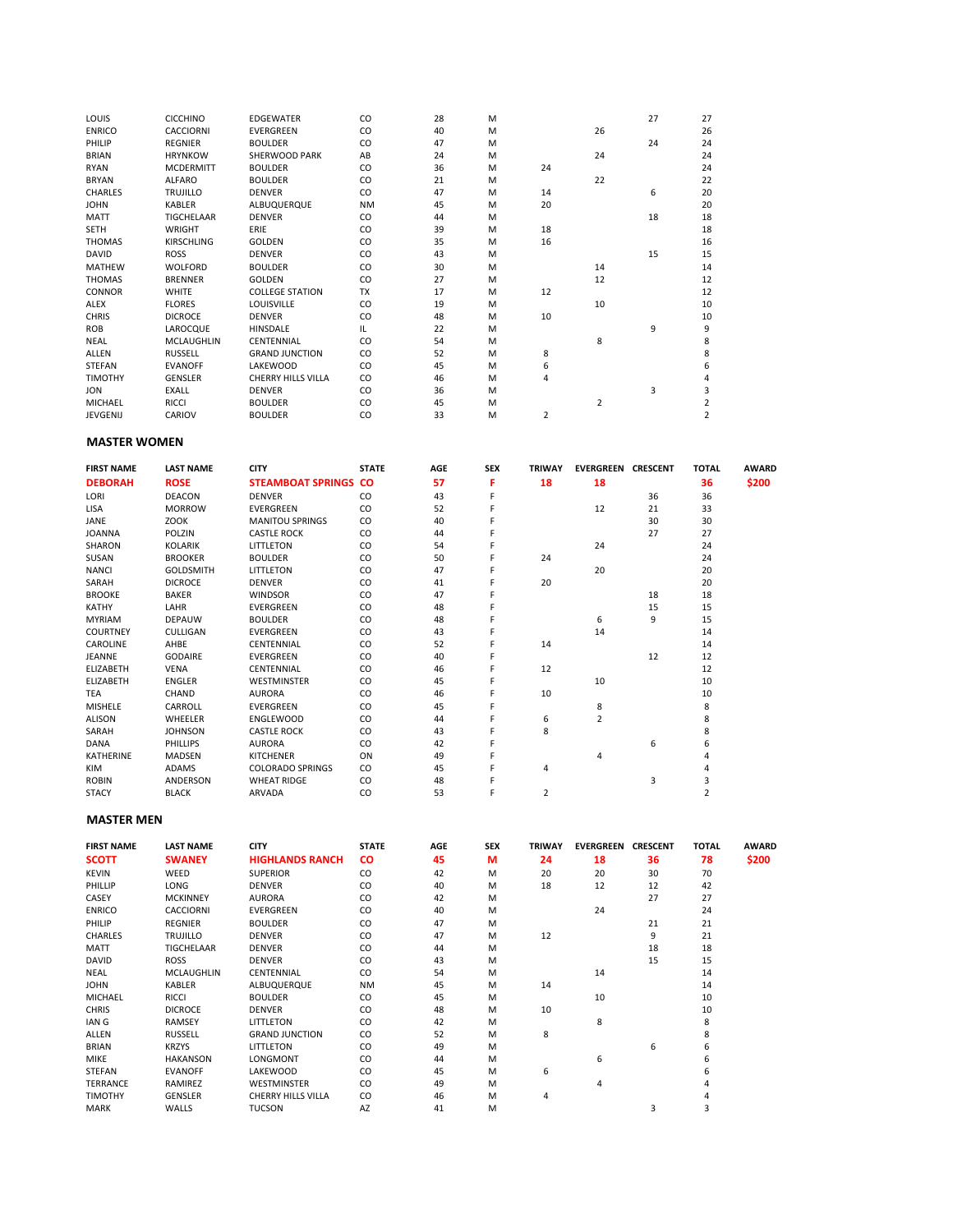| KAEL        | <b>DUCCEI</b> | <b>BROOMFIELD</b> | $\sim$ | 40 | M |  |  |
|-------------|---------------|-------------------|--------|----|---|--|--|
| <b>MIKE</b> | PIERCE        | <b>BOULDER</b>    | $\sim$ | А. | M |  |  |

**ATHENA**

| <b>FIRST NAME</b> | <b>LAST NAME</b>  | <b>CITY</b>             | <b>STATE</b> | <b>AGE</b> | <b>SEX</b> | <b>DIV</b>    | <b>TRIWAY</b> | <b>EVERGREEN</b> | <b>CRESCENT</b> | <b>TOTAL</b> |
|-------------------|-------------------|-------------------------|--------------|------------|------------|---------------|---------------|------------------|-----------------|--------------|
| JAMIE             | <b>TWEDT</b>      | <b>THORNTON</b>         | CO           | 44         | F          | Athena        |               |                  | 36              | 36           |
| <b>JENNIFER</b>   | <b>KOSCELNIK</b>  | CENTENNIAL              | CO           | 38         | F          | Athena        |               |                  | 30              | 30           |
| <b>KRISTINE</b>   | <b>STEVENS</b>    | <b>EVERGREEN</b>        | CO           | 41         | F          | Athena        |               |                  | 27              | 27           |
| <b>CORY</b>       | <b>HAYES</b>      | <b>DENVER</b>           | CO           | 34         | F          | Athena        |               | 24               |                 | 24           |
| SARAH             | <b>WILSON</b>     | CENTENNIAL              | CO           | 31         |            | <b>ATHENA</b> | 24            |                  |                 | 24           |
| <b>BARBARA</b>    | ANEMA             | <b>DENVER</b>           | CO           | 53         | F          | Athena        |               |                  | 21              | 21           |
| <b>JENNIFER</b>   | <b>DAUZVARDIS</b> | ERIE                    | CO           | 43         | F          | <b>ATHENA</b> | 20            |                  |                 | 20           |
| REBECCA           | <b>MOOTS</b>      | <b>PARKER</b>           | CO           | 40         | F          | Athena        |               |                  | 18              | 18           |
| <b>KIM</b>        | VOWELL            | <b>PARKER</b>           | CO           | 35         | F          | ATHENA        | 18            |                  |                 | 18           |
| CAROL             | <b>DRUNGIL</b>    | <b>FORT COLLINS</b>     | CO           | 51         | F          | Athena        |               |                  | 15              | 15           |
| <b>MICHELLE</b>   | PIERCE            | <b>DENVER</b>           | CO           | 39         | F          | ATHENA        | 14            |                  |                 | 14           |
| ANDREA            | <b>WILLIAMS</b>   | LITTLETON               | CO           | 38         | F          | Athena        |               |                  | 12              | 12           |
| <b>MELISSA</b>    | <b>DICKARD</b>    | <b>DENVER</b>           | CO           | 37         | F          | ATHENA        | 12            |                  |                 | 12           |
| PETRA             | <b>CHYTILOVA</b>  | <b>AURORA</b>           | CO           | 36         | F          | Athena        |               |                  | 9               | 9            |
| <b>SHARI</b>      | RATEY             | <b>COLORADO SPRINGS</b> | CO           | 42         | F          | Athena        |               |                  | 6               | 6            |
| COLLEEN           | <b>MOORE</b>      | <b>DENVER</b>           | CO           | 38         |            | Athena        |               |                  | 3               |              |

#### **CLYDESDALE**

| <b>FIRST NAME</b> | <b>LAST NAME</b>  | <b>CITY</b>             | <b>STATE</b> | <b>AGE</b> | <b>SEX</b> | DIV           | <b>TRIWAY</b> | <b>EVERGREEN</b> | <b>CRESCENT</b> | <b>TOTAL</b> | <b>AWARD</b>        |
|-------------------|-------------------|-------------------------|--------------|------------|------------|---------------|---------------|------------------|-----------------|--------------|---------------------|
| <b>JEFF</b>       | <b>MAHONEY</b>    | <b>AURORA</b>           | <b>CO</b>    | 40         | М          | <b>Clydes</b> |               | 10               | 18              | 28           | <b>EXCEL SPORTS</b> |
| <b>BEN</b>        | <b>NORMAN</b>     | <b>BOULDER</b>          | CO           | 40         | M          | Clydes        |               |                  | 36              | 36           |                     |
| <b>PATRICK</b>    | <b>BOYLAN</b>     | <b>BOULDER</b>          | CO           | 29         | M          | Clydes        |               |                  | 30              | 30           |                     |
| <b>KEVIN</b>      | <b>TALBOT</b>     | PARKER                  | CO           | 30         | M          | Clydes        |               |                  | 27              | 27           |                     |
| DAVID             | COTTON            | <b>BROOMFIELD</b>       | CO           | 45         | M          | Clydes        |               | 24               |                 | 24           |                     |
| CASEY             | FREEMAN           | <b>COLORADO SPRINGS</b> | CO.          | 34         | M          | <b>CLYDES</b> | 24            |                  |                 | 24           |                     |
| <b>JASON</b>      | <b>WORRELL</b>    | LITTLETON               | CO           | 30         | M          | Clydes        |               |                  | 21              | 21           |                     |
| <b>JEFF</b>       | MAIER             | EVERGREEN               | CO           | 38         | M          | Clydes        |               | 20               |                 | 20           |                     |
| SCOTT             | <b>RICHARDSON</b> | <b>DENVER</b>           | CO           | 36         | M          | <b>CLYDES</b> | 20            |                  |                 | 20           |                     |
| SAM               | <b>DANTZLER</b>   | LITTLETON               | CO           | 43         | M          | Clydes        |               | 18               |                 | 18           |                     |
| TOM               | <b>STACY</b>      | <b>HIGHLANDS RANCH</b>  | CO.          | 44         | M          | <b>CLYDES</b> | 18            |                  |                 | 18           |                     |
| WILLIAM           | <b>CORBETT</b>    | <b>COLORADO SPRINGS</b> | CO.          | 28         | M          | Clydes        |               |                  | 15              | 15           |                     |
| <b>JEFF</b>       | NIELSEN           | <b>WHEAT RIDGE</b>      | CO           | 54         | M          | Clydes        |               | 14               |                 | 14           |                     |
| <b>KEVIN</b>      | <b>MOORE</b>      | <b>AURORA</b>           | CO.          | 30         | M          | Clydes        |               |                  | 12              | 12           |                     |
| CHAD              | <b>DEPAUW</b>     | <b>WESTMINSTER</b>      | CO           | 43         | M          | Clydes        |               | 12               |                 | 12           |                     |
| <b>NICKOLAS</b>   | <b>JONES</b>      | <b>FORT LUPTON</b>      | CO           | 40         | M          | Clydes        |               |                  | 9               | 9            |                     |
| <b>DEREK</b>      | <b>TROY</b>       | <b>EVERGREEN</b>        | CO           | 38         | M          | Clydes        |               | 8                |                 | 8            |                     |
| GARY              | <b>BERROA</b>     | <b>HIGHLANDS RANCH</b>  | CO.          | 42         | M          | Clydes        |               |                  | 6               | 6            |                     |
| <b>ERIC</b>       | LOESCH            | <b>BRUSH</b>            | CO.          | 38         | M          | Clydes        |               | 6                |                 | 6            |                     |
| <b>ROBERT</b>     | <b>DENSON</b>     | LITTLETON               | CO           | 39         | M          | Clydes        |               |                  |                 |              |                     |
| <b>JOSEPH</b>     | <b>WINGARD</b>    | <b>DENVER</b>           | CO           | 26         | M          | Clydes        |               |                  |                 |              |                     |

# **FEMALE 19 & UNDER**

| <b>FIRST NAME</b> | <b>LAST NAME</b> | CITY                     | <b>STATE</b> | <b>AGE</b> | <b>SEX</b> | <b>DIV</b> | TRIWAY | <b>EVERGREEN</b> | <b>CRESCENT</b> | <b>TOTAL</b> |
|-------------------|------------------|--------------------------|--------------|------------|------------|------------|--------|------------------|-----------------|--------------|
| <b>MADISON</b>    | <b>RUPPEL</b>    | <b>STEAMBOAT SPRINGS</b> | CO.          | 18         |            | F0119      |        |                  | 36              | 36           |
| <b>CHEYENNE</b>   | SCHLOFFMAN       | <b>CASTLE ROCK</b>       | CO           | 19         |            | F0119      |        |                  | 30              | 30           |
| CAYLEY            | PERLMAN          | <b>MORRISON</b>          | CO           | 16         |            | F0119      |        |                  | 27              | 27           |
| <b>SEANA</b>      | <b>HARKER</b>    | LONGMONT                 | CO           | 16         |            | F0119      |        | 24               |                 | 24           |
| <b>ERIKA</b>      | <b>NEAVE</b>     | <b>LITTLETON</b>         | CO           | 18         |            | F0119      | 24     |                  |                 | 24           |
| <b>MADISON</b>    | <b>SCOTT</b>     | <b>CENTENNIAL</b>        | CO           | 17         |            | F0119      |        |                  | 21              | 21           |
| RANDI             | <b>RENS</b>      | <b>LOUISVILLE</b>        | CO           | 12         |            | F0119      |        | 20               |                 | 20           |
| <b>HEATHER</b>    | <b>NOLD</b>      | <b>LITTLETON</b>         | CO           | 19         |            | F0119      | 20     |                  |                 | 20           |
| <b>CLAIRE</b>     | CRAWFORD         | <b>DENVER</b>            | CO           | 15         |            | F0119      |        |                  | 18              | 18           |
| SYD.              | <b>SLOUKA</b>    | <b>LITTLETON</b>         | CO           | 19         |            | F0119      | 18     |                  |                 | 18           |
| <b>MADISON</b>    | <b>BAKER</b>     | <b>THORNTON</b>          | CO           | 17         |            | F0119      |        |                  | 15              | 15           |
| RILFY             | <b>MARTINFZ</b>  | <b>FNGLFWOOD</b>         | CO           | 17         |            | F0119      | 14     |                  |                 | 14           |

#### **FEMALE 20-24**

| <b>FIRST NAME</b> | <b>LAST NAME</b> | <b>CITY</b>       | <b>STATE</b> | AGE | <b>SEX</b> | <b>DIV</b> | <b>TRIWAY</b> | <b>EVERGREEN</b> | <b>CRESCENT</b> | <b>TOTAL</b> | <b>AWARD</b>        |
|-------------------|------------------|-------------------|--------------|-----|------------|------------|---------------|------------------|-----------------|--------------|---------------------|
| <b>JESSICA</b>    | <b>DAWSON</b>    | <b>AURORA</b>     | CO           | 20  |            | F2024      | 14            |                  |                 | 22           | <b>EXCEL SPORTS</b> |
| ALEXA             | <b>RUPPEL</b>    | STEAMBOAT SPRINGS | CO           | 22  |            | F2024      |               |                  | 36              | 36           |                     |
| KELLY             | <b>BOYLAN</b>    | <b>AURORA</b>     | CO           | 22  |            | F2024      |               |                  | 30              | 30           |                     |
| ARIANE            | BARRAGAN         | <b>BROOMFIELD</b> | CO           | 24  |            | F2024      |               |                  | 27              | 27           |                     |
| <b>BRITTANY</b>   | WARLY            | <b>ENGLEWOOD</b>  | CO           | 20  |            | F2024      |               | 24               |                 | 24           |                     |
| RACHAEL           | LENZ             | LITTLETON         | CO           | 20  |            | F2024      | 24            |                  |                 | 24           |                     |
| <b>KRISSY</b>     | <b>DIXON</b>     | LONGMONT          | CO           | 23  |            | F2024      |               |                  | 21              | 21           |                     |
| MARLEIGH          | HILL             | <b>BOULDER</b>    | CO           | 23  |            | F2024      |               | 20               |                 | 20           |                     |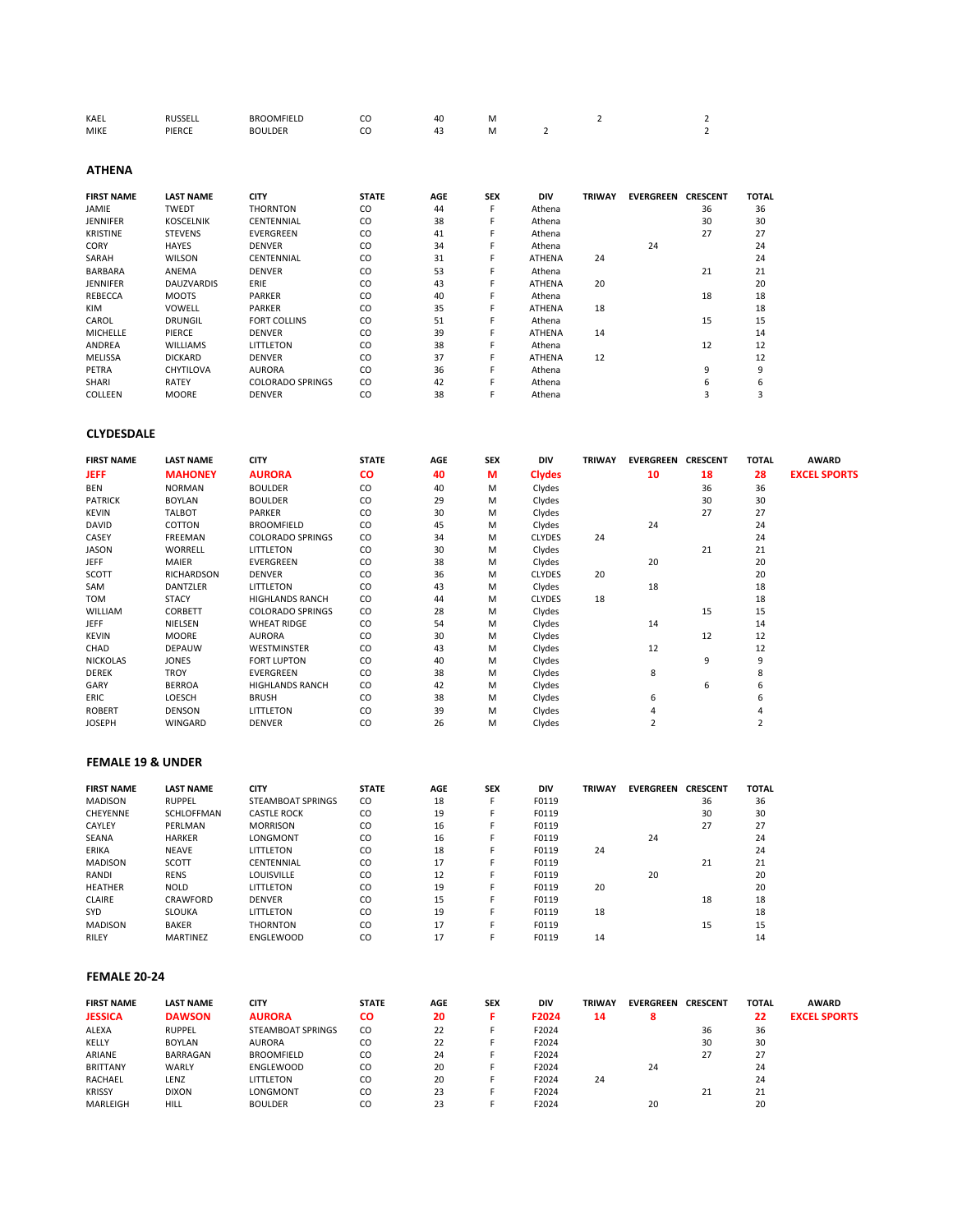| <b>CAROLINE</b>  | YOUNG           | <b>LIGHTHOUSE POINT</b> | FL. | 22 | F | F2024 | 20 |    |    | 20 |
|------------------|-----------------|-------------------------|-----|----|---|-------|----|----|----|----|
| SAMANTHA         | MILLER          | <b>DENVER</b>           | CO  | 24 |   | F2024 |    |    | 18 | 18 |
| <b>RILEY</b>     | LANTZ           | CENTENNIAL              | CO  | 20 |   | F2024 |    | 18 |    | 18 |
| SARAH            | <b>LOBERG</b>   | <b>BERTHOUD</b>         | CO  | 22 |   | F2024 | 18 |    |    | 18 |
| <b>JOCELYN</b>   | <b>BICE</b>     | <b>PARKER</b>           | CO  | 24 |   | F2024 |    |    | 15 | 15 |
| <b>JULIA</b>     | SNIEDER         | <b>GOLDEN</b>           | CO  | 21 |   | F2024 |    | 14 |    | 14 |
| <b>KATHERINE</b> | <b>LYKINS</b>   | <b>DENVER</b>           | CO  | 24 |   | F2024 |    |    | 12 | 12 |
| LIZZY            | <b>SHILLING</b> | <b>BOULDER</b>          | CO  | 21 |   | F2024 |    | 12 |    | 12 |
| AMY              | <b>LOBERG</b>   | <b>BERTHOUD</b>         | CO  | 21 |   | F2024 | 12 |    |    | 12 |
| LAUREN           | DANIELSEN       | <b>BOULDER</b>          | CO  | 22 |   | F2024 |    | 10 |    | 10 |
| <b>BREANNA</b>   | <b>SMITH</b>    | LONGMONT                | CO  | 20 | F | F2024 | 10 |    |    | 10 |
| ARIANA           | CASTRO          | <b>GOLDEN</b>           | CO  | 22 | F | F2024 |    |    | 9  | 9  |
| <b>FARRAH</b>    | <b>QURESHI</b>  | <b>COLORADO SPRINGS</b> | CO  | 23 | F | F2024 | 8  |    |    |    |
| <b>SHAINA</b>    | <b>STEIN</b>    | <b>DENVER</b>           | CO  | 24 |   | F2024 |    |    | 6  |    |
| <b>NICOLE</b>    | <b>DORSCH</b>   | <b>DENVER</b>           | CO  | 24 |   | F2024 |    | 6  |    |    |
| <b>MERRITT</b>   | <b>DIAZ</b>     | <b>LONE TREE</b>        | CO  | 21 |   | F2024 |    | 4  |    |    |
| AMBERLY          | <b>PITTS</b>    | <b>BOULDER</b>          | CO  | 20 |   | F2024 |    |    | ς  |    |
| LINDSAY          | <b>MOYER</b>    | <b>BOULDER</b>          | CO  | 24 |   | F2024 |    |    |    |    |

# **FEMALE 25-29**

| <b>FIRST NAME</b> | <b>LAST NAME</b> | <b>CITY</b>             | <b>STATE</b>  | <b>AGE</b> | <b>SEX</b> | DIV   | <b>TRIWAY</b> | <b>EVERGREEN CRESCENT</b> |    | <b>TOTAL</b>   | <b>AWARD</b>        |
|-------------------|------------------|-------------------------|---------------|------------|------------|-------|---------------|---------------------------|----|----------------|---------------------|
| <b>MONICA</b>     | <b>BISHOP</b>    | <b>DENVER</b>           | <b>CO</b>     | 27         | F          | F2529 |               | 20                        | 30 | 50             | <b>EXCEL SPORTS</b> |
| ANNIE             | POLAND           | <b>DENVER</b>           | CO.           | 27         |            | F2529 |               | 24                        | 36 | 60             |                     |
| <b>KERRY</b>      | SHAFFER          | COOS BAY                | OR            | 29         |            | F2529 |               |                           | 27 | 27             |                     |
| LESLIE            | <b>FORAL</b>     | <b>SIOUX CITY</b>       | IA            | 25         |            | F2529 | 24            |                           |    | 24             |                     |
| ALEX              | PRIGGE           | GREELEY                 | CO            | 26         |            | F2529 |               |                           | 21 | 21             |                     |
| LYNDSEY           | <b>CRENNEN</b>   | <b>DENVER</b>           | CO            | 29         |            | F2529 | 20            |                           |    | 20             |                     |
| CHERYL            | MADDEN           | <b>COLORADO SPRINGS</b> | CO.           | 26         |            | F2529 |               |                           | 18 | 18             |                     |
| LYNSA             | <b>NGUYEN</b>    | LAKEWOOD                | CO            | 29         |            | F2529 |               | 18                        |    | 18             |                     |
| JENNY             | <b>GUILLOT</b>   | <b>ENGLEWOOD</b>        | $\mathsf{co}$ | 29         |            | F2529 | 18            |                           |    | 18             |                     |
| STEPHANIE         | WILSON           | <b>BOULDER</b>          | CO            | 29         |            | F2529 |               |                           | 15 | 15             |                     |
| <b>AUBRIE</b>     | <b>DELLINGER</b> | LEBANON                 | PA            | 28         |            | F2529 |               | 14                        |    | 14             |                     |
| JAMELA            | URBAN            | <b>DENVER</b>           | CO            | 29         |            | F2529 | 14            |                           |    | 14             |                     |
| ANN               | <b>WILSON</b>    | <b>AURORA</b>           | CO            | 29         |            | F2529 |               |                           | 12 | 12             |                     |
| MELISSA           | POWELL           | <b>DENVER</b>           | CO            | 29         |            | F2529 |               | 12                        |    | 12             |                     |
| <b>JANET</b>      | CABEEN           | <b>DENVER</b>           | CO            | 26         |            | F2529 | 12            |                           |    | 12             |                     |
| LINDSAY           | BEAUDREAU        | LITTLETON               | CO            | 27         |            | F2529 |               | 10                        |    | 10             |                     |
| <b>STEPHANIE</b>  | SIMPSON          | <b>DENVER</b>           | CO            | 26         |            | F2529 | 10            |                           |    | 10             |                     |
| <b>JULIA</b>      | <b>DIXON</b>     | LONGMONT                | CO            | 27         |            | F2529 |               |                           | 9  | 9              |                     |
| SHANNA            | <b>BRADBURY</b>  | CENTENNIAL              | CO            | 26         |            | F2529 |               | 8                         |    | 8              |                     |
| <b>KAREN</b>      | <b>SIMMONS</b>   | <b>DENVER</b>           | CO            | 27         |            | F2529 | 8             |                           |    | 8              |                     |
| <b>TIANA</b>      | STASTNY          | WESTMINSTER             | $\mathsf{co}$ | 25         |            | F2529 |               |                           | 6  | 6              |                     |
| LISSY             | <b>NEWTON</b>    | <b>BOULDER</b>          | CO            | 26         |            | F2529 |               | 6                         |    | 6              |                     |
| MARY              | <b>OVERTON</b>   | ARVADA                  | CO            | 28         |            | F2529 | 6             |                           |    |                |                     |
| AMANDA            | TAM              | <b>CASTLE PINES</b>     | CO            | 29         |            | F2529 |               | 4                         |    |                |                     |
| <b>MEGAN</b>      | SANDOS           | CHICAGO                 | IL.           | 27         |            | F2529 | 4             |                           |    |                |                     |
| BRI               | GREENLEE         | <b>FORT COLLINS</b>     | CO            | 26         |            | F2529 |               |                           | 3  |                |                     |
| <b>ELIZABETH</b>  | <b>WEHNER</b>    | <b>COLORADO SPRINGS</b> | CO            | 27         |            | F2529 |               | 2                         |    |                |                     |
| <b>JACQUI</b>     | ZUNIGA           | <b>DENVER</b>           | CO            | 26         |            | F2529 | 2             |                           |    | $\overline{2}$ |                     |

### **FEMALE 30-34**

| <b>FIRST NAME</b> | <b>LAST NAME</b> | <b>CITY</b>              | <b>STATE</b> | AGE | <b>SEX</b> | <b>DIV</b> | <b>TRIWAY</b> | <b>EVERGREEN CRESCENT</b> |    | <b>TOTAL</b> | <b>AWARD</b>        |
|-------------------|------------------|--------------------------|--------------|-----|------------|------------|---------------|---------------------------|----|--------------|---------------------|
| <b>AMBER</b>      | <b>LOPEZ</b>     | <b>AURORA</b>            | <b>CO</b>    | 30  | F.         | F3034      | 14            |                           | 15 | 29           | <b>EXCEL SPORTS</b> |
| VALERIE           | OSWALD           | <b>COLORADO SPRINGS</b>  | CO.          | 34  | F          | F3034      |               |                           | 36 | 36           |                     |
| RACHEL            | <b>HUTCHESON</b> | <b>DENVER</b>            | CO           | 31  |            | F3034      |               |                           | 30 | 30           |                     |
| <b>JESSAMYN</b>   | <b>LOCKHART</b>  | <b>DENVER</b>            | CO           | 30  |            | F3034      |               |                           | 27 | 27           |                     |
| SALLY             | WANG             | <b>BOULDER</b>           | CO           | 30  |            | F3034      |               | 24                        |    | 24           |                     |
| <b>JENNIFER</b>   | ZUZACK           | CENTENNIAL               | CO           | 30  |            | F3034      | 24            |                           |    | 24           |                     |
| LAURA             | CHIAVACCI        | LONE TREE                | CO           | 34  |            | F3034      |               |                           | 21 | 21           |                     |
| SARAH             | <b>STAUDER</b>   | <b>GREENWOOD VILLAGE</b> | CO.          | 33  |            | F3034      |               | 20                        |    | 20           |                     |
| MELANIE           | <b>SCHIFF</b>    | <b>HIGHLANDS RANCH</b>   | CO.          | 34  |            | F3034      | 20            |                           |    | 20           |                     |
| MICHAL            | <b>THOMPSON</b>  | CENTENNIAL               | CO           | 31  |            | F3034      |               |                           | 18 | 18           |                     |
| JEN               | <b>ROBINSON</b>  | LITTLETON                | CO           | 31  |            | F3034      |               | 18                        |    | 18           |                     |
| KATIE             | <b>HERRELL</b>   |                          | 80304 CO     | 33  |            | F3034      | 18            |                           |    | 18           |                     |
| MEGHAN            | <b>BROMERT</b>   | <b>DENVER</b>            | CO           | 33  |            | F3034      |               | 14                        |    | 14           |                     |
| <b>JENNIFER</b>   | WATT             | CENTENNIAL               | CO           | 34  |            | F3034      |               |                           | 12 | 12           |                     |
| MARGARET          | <b>GRONDORF</b>  | GOLDEN                   | CO           | 30  |            | F3034      |               | 12                        |    | 12           |                     |
| <b>HEATHER</b>    | TRAPP            | CRAIG                    | CO.          | 34  |            | F3034      | 12            |                           |    | 12           |                     |
| KERRI             | MARK             | LOUISVILLE               | CO           | 34  |            | F3034      |               | 10                        |    | 10           |                     |
| JEN               | HOLLINGSHEAD     | <b>HIGHLANDS RANCH</b>   | CO.          | 32  |            | F3034      | 10            |                           |    | 10           |                     |
| <b>MONICA</b>     | PARPAL           | <b>AURORA</b>            | CO.          | 30  |            | F3034      |               |                           | 9  | 9            |                     |
| JENNIFER          | FOGG             | <b>DENVER</b>            | CO.          | 30  |            | F3034      |               | 8                         |    | 8            |                     |
| CRYSTAL           | COCHRANE         | <b>KEARNEY</b>           | <b>NE</b>    | 30  |            | F3034      | 8             |                           |    | 8            |                     |
| <b>KRISTEN</b>    | <b>MICKLASH</b>  | LAKEWOOD                 | CO.          | 31  |            | F3034      |               |                           | 6  | 6            |                     |
| <b>KRISTIN</b>    | <b>JOHNSON</b>   | <b>DENVER</b>            | CO           | 33  |            | F3034      |               | 6                         |    |              |                     |
| <b>NICOLE</b>     | <b>MILLER</b>    | <b>AURORA</b>            | CO           | 33  | F          | F3034      | 6             |                           |    | 6            |                     |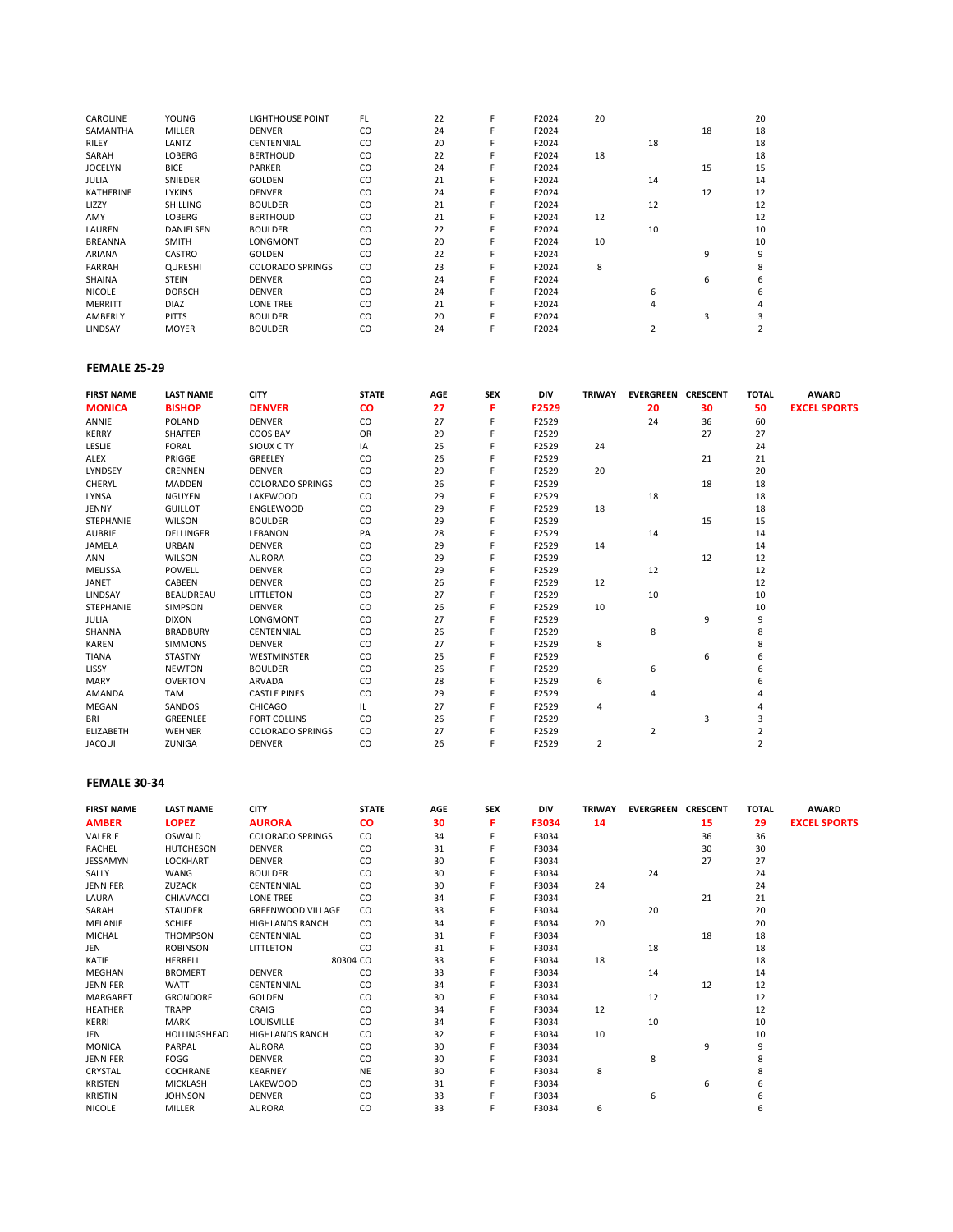| LEAH            | <b>ROSENTHAL</b> | <b>DENVER</b>     | CΟ | 34  | F3034 |  |  |
|-----------------|------------------|-------------------|----|-----|-------|--|--|
| THERESA         | <b>ROSASCO</b>   | <b>BRIGHTON</b>   | CΟ | 34  | ™3034 |  |  |
| KATIE           | <b>TENNESSEN</b> | LITTLETON         | CΟ | -31 | F3034 |  |  |
| <b>MEREDITH</b> | LEE              | <b>LOUISVILLE</b> | CΟ | 30  | F3034 |  |  |
| LINDSEY         | <b>WININGS</b>   | <b>DENVER</b>     |    | 32  | F3034 |  |  |

#### **FEMALE 35-39**

| <b>FIRST NAME</b> | <b>LAST NAME</b>  | <b>CITY</b>             | <b>STATE</b> | AGE | <b>SEX</b> | DIV   | <b>TRIWAY</b> | <b>EVERGREEN CRESCENT</b> |    | <b>TOTAL</b> | <b>AWARD</b>        |
|-------------------|-------------------|-------------------------|--------------|-----|------------|-------|---------------|---------------------------|----|--------------|---------------------|
| <b>JENNIFER</b>   | <b>GARCIA</b>     | <b>DENVER</b>           | <b>CO</b>    | 35  | F          | F3539 | 18            | 20                        | 30 | 68           | <b>EXCEL SPORTS</b> |
| SARAH             | <b>SCHMIDT</b>    | <b>DENVER</b>           | CO           | 35  | Е          | F3539 |               | 24                        | 36 | 60           |                     |
| MELISA            | <b>MINER</b>      | <b>DENVER</b>           | CO           | 37  |            | F3539 | 24            |                           | 21 | 45           |                     |
| <b>ELIZABETH</b>  | CALLEN            | <b>ENGLEWOOD</b>        | CO           | 35  |            | F3539 | 14            |                           | 15 | 29           |                     |
| <b>WENDY</b>      | KIMMEL            | <b>COLORADO SPRINGS</b> | CO           | 35  |            | F3539 |               |                           | 27 | 27           |                     |
| <b>HAILEY</b>     | <b>BABCOCK</b>    | LONGMONT                | CO           | 36  |            | F3539 | 20            |                           |    | 20           |                     |
| REBEKAH           | <b>WILLIAMS</b>   | <b>LONE TREE</b>        | CO           | 36  |            | F3539 |               |                           | 18 | 18           |                     |
| KATIE             | <b>CLIFFORD</b>   | LITTLETON               | CO           | 38  |            | F3539 |               | 18                        |    | 18           |                     |
| <b>JESSICA</b>    | <b>COONEY</b>     | GREELEY                 | CO           | 37  |            | F3539 | 6             | 12                        |    | 18           |                     |
| <b>KRISTINA</b>   | MAIER             | EVERGREEN               | CO           | 35  |            | F3539 |               | 14                        |    | 14           |                     |
| <b>ELIZABETH</b>  | THOMAS            | CENTENNIAL              | CO           | 38  |            | F3539 |               |                           | 12 | 12           |                     |
| TASHA             | THRASHER          | STEAMBOAT SPRINGS       | CO.          | 39  |            | F3539 | 12            |                           |    | 12           |                     |
| JEANNIE           | VERDERAIME        | LOVELAND                | CO           | 38  |            | F3539 |               | 10                        |    | 10           |                     |
| BARBARA           | <b>MARTIN</b>     | FT. COLLINS             | CO           | 38  |            | F3539 | 10            |                           |    | 10           |                     |
| <b>JULIE</b>      | ADAMS             | <b>BOULDER</b>          | CO           | 35  |            | F3539 |               |                           | 9  | 9            |                     |
| SARAH             | GILLINGHAM        | EVERGREEN               | CO           | 38  |            | F3539 |               | 8                         |    |              |                     |
| <b>HEATHER</b>    | <b>STRATTON</b>   | ARVADA                  | CO           | 35  |            | F3539 | 8             |                           |    |              |                     |
| KELLY             | <b>HUNSAKER</b>   | <b>COLORADO SPRINGS</b> | CO.          | 35  |            | F3539 |               |                           | 6  |              |                     |
| MELISSA           | <b>BABICH</b>     | <b>ENGLEWOOD</b>        | CO           | 38  |            | F3539 |               | 6                         |    |              |                     |
| CAROLINE          | <b>MURGATROYD</b> | <b>BOULDER</b>          | CO           | 37  |            | F3539 | 4             |                           |    |              |                     |
| <b>KRISTI</b>     | <b>KREMBS</b>     | EVERGREEN               | CO           | 36  |            | F3539 |               | 4                         |    |              |                     |
| <b>KIM</b>        | <b>SMITH</b>      | <b>LONE TREE</b>        | CO           | 38  |            | F3539 |               |                           | 3  |              |                     |
| SHANNON           | <b>HINRICHSEN</b> | LITTLETON               | CO           | 37  |            | F3539 | 2             |                           |    | 2            |                     |

#### **FEMALE 40-44**

| <b>FIRST NAME</b>   | <b>LAST NAME</b>     | <b>CITY</b>             | <b>STATE</b> | AGE | <b>SEX</b> | DIV   | <b>TRIWAY</b> | <b>EVERGREEN CRESCENT</b> |    | <b>TOTAL</b>   | <b>AWARD</b>        |
|---------------------|----------------------|-------------------------|--------------|-----|------------|-------|---------------|---------------------------|----|----------------|---------------------|
| <b>ALISON</b>       | <b>WHEELER</b>       | <b>ENGLEWOOD</b>        | <b>CO</b>    | 44  | F          | F4044 | 18            | 20                        |    | 38             | <b>EXCEL SPORTS</b> |
| LORI                | DEACON               | <b>DENVER</b>           | CO           | 43  | F          | F4044 |               |                           | 36 | 36             |                     |
| JANE                | ZOOK                 | <b>MANITOU SPRINGS</b>  | CO           | 40  | F          | F4044 |               |                           | 30 | 30             |                     |
| <b>JOANNA</b>       | POLZIN               | <b>CASTLE ROCK</b>      | CO           | 44  |            | F4044 |               |                           | 27 | 27             |                     |
| <b>COURTNEY</b>     | CULLIGAN             | EVERGREEN               | CO           | 43  |            | F4044 |               | 24                        |    | 24             |                     |
| SARAH               | <b>DICROCE</b>       | <b>DENVER</b>           | CO           | 41  |            | F4044 | 24            |                           |    | 24             |                     |
| JEANNE              | GODAIRE              | EVERGREEN               | CO           | 40  |            | F4044 |               |                           | 21 | 21             |                     |
| SARAH               | <b>JOHNSON</b>       | <b>CASTLE ROCK</b>      | CO           | 43  |            | F4044 | 20            |                           |    | 20             |                     |
| DANA                | PHILLIPS             | <b>AURORA</b>           | CO           | 42  |            | F4044 |               |                           | 18 | 18             |                     |
| PAULA               | VOGEL                | <b>EVERGREEN</b>        | CO           | 43  |            | F4044 |               | 18                        |    | 18             |                     |
| MARCELLE            | <b>THURSTON</b>      | <b>DENVER</b>           | CO           | 40  |            | F4044 |               |                           | 15 | 15             |                     |
| <b>KRISTIN</b>      | CANCILLA             | <b>CASTLE ROCK</b>      | CO           | 40  | Е          | F4044 |               | 14                        |    | 14             |                     |
| KIM                 | <b>KROEGER-WEEKS</b> | <b>BROOMFIELD</b>       | CO           | 44  | F          | F4044 | 14            |                           |    | 14             |                     |
| ANN                 | <b>MORRELL</b>       | <b>AURORA</b>           | CO           | 42  |            | F4044 |               |                           | 12 | 12             |                     |
| DANA                | HUNSINGER            | <b>DENVER</b>           | CO           | 43  |            | F4044 |               | 12                        |    | 12             |                     |
| <b>KAREN</b>        | <b>MISSIMER</b>      | PLYMOUTH MEETING        | PA           | 44  |            | F4044 | 12            |                           |    | 12             |                     |
| ELIZABETH           | LACY                 | CENTENNIAL              | CO           | 41  |            | F4044 |               | 10                        |    | 10             |                     |
| MEREDITH            | <b>BENEDICT</b>      | ARVADA                  | CO           | 43  |            | F4044 | 10            |                           |    | 10             |                     |
| LIZ                 | <b>THOMAS</b>        | <b>THORNTON</b>         | CO           | 40  | F          | F4044 |               |                           | 9  | 9              |                     |
| <b>DUSTIN</b>       | MORGAN               | <b>COLORADO SPRINGS</b> | CO           | 44  | F          | F4044 |               | 8                         |    | 8              |                     |
| KRISTI              | YAMASAKI             | <b>DENVER</b>           | CO           | 43  |            | F4044 | 8             |                           |    | 8              |                     |
| <b>DEBRA</b>        | <b>HART</b>          | LITTLETON               | CO           | 43  |            | F4044 |               |                           | 6  | 6              |                     |
| <b>STACEE</b>       | MONTAGUE             | EVERGREEN               | CO           | 44  |            | F4044 |               | 6                         |    | 6              |                     |
| DAUNIELLE           | CHIPMAN              | ERIE                    | CO           | 41  |            | F4044 | 6             |                           |    | 6              |                     |
| <b>ALISON</b>       | <b>MORRISON</b>      | <b>DENVER</b>           | CO           | 41  |            | F4044 |               | 4                         |    |                |                     |
| RENEE               | <b>BELISLE</b>       | LOUISVILLE              | CO           | 43  |            | F4044 | 4             |                           |    |                |                     |
| SABRINA             | <b>MATTSON</b>       | GOLDEN                  | CO           | 44  |            | F4044 |               |                           | 3  | 3              |                     |
| <b>NADINE</b>       | RASMUSSEN            | <b>DENVER</b>           | CO           | 44  | F          | F4044 |               | $\overline{2}$            |    | $\overline{2}$ |                     |
| CAMILLA             | <b>MANLY</b>         | CENTENNIAL              | CO           | 43  | F          | F4044 | 2             |                           |    | $\overline{2}$ |                     |
|                     |                      |                         |              |     |            |       |               |                           |    |                |                     |
|                     |                      |                         |              |     |            |       |               |                           |    |                |                     |
| <b>FEMALE 45-49</b> |                      |                         |              |     |            |       |               |                           |    |                |                     |

| <b>FIRST NAME</b> | <b>LAST NAME</b> | <b>CITY</b>        | <b>STATE</b> | AGE | <b>SEX</b> | <b>DIV</b> | <b>TRIWAY</b> | <b>EVERGREEN</b> | <b>CRESCENT</b> | <b>TOTAL</b> | <b>AWARD</b>        |
|-------------------|------------------|--------------------|--------------|-----|------------|------------|---------------|------------------|-----------------|--------------|---------------------|
| <b>MYRIAM</b>     | <b>DEPAUW</b>    | <b>BOULDER</b>     | CO           | 48  |            | F4549      |               | 14               | 27              | 41           | <b>EXCEL SPORTS</b> |
| <b>BROOKE</b>     | <b>BAKER</b>     | <b>WINDSOR</b>     | CO           | 47  |            | F4549      |               |                  | 36              | 36           |                     |
| <b>KATHY</b>      | LAHR             | <b>EVERGREEN</b>   | CO           | 48  |            | F4549      |               |                  | 30              | 30           |                     |
| <b>DIANE</b>      | MELARA           | LITTLETON          | CO           | 49  |            | F4549      |               | 10               | 18              | 28           |                     |
| <b>NANCI</b>      | <b>GOLDSMITH</b> | LITTLETON          | CO           | 47  |            | F4549      |               | 24               |                 | 24           |                     |
| <b>ELIZABETH</b>  | VENA             | CENTENNIAL         | CO           | 46  |            | F4549      | 24            |                  |                 | 24           |                     |
| <b>ROBIN</b>      | ANDERSON         | <b>WHEAT RIDGE</b> | CO           | 48  |            | F4549      |               |                  |                 |              |                     |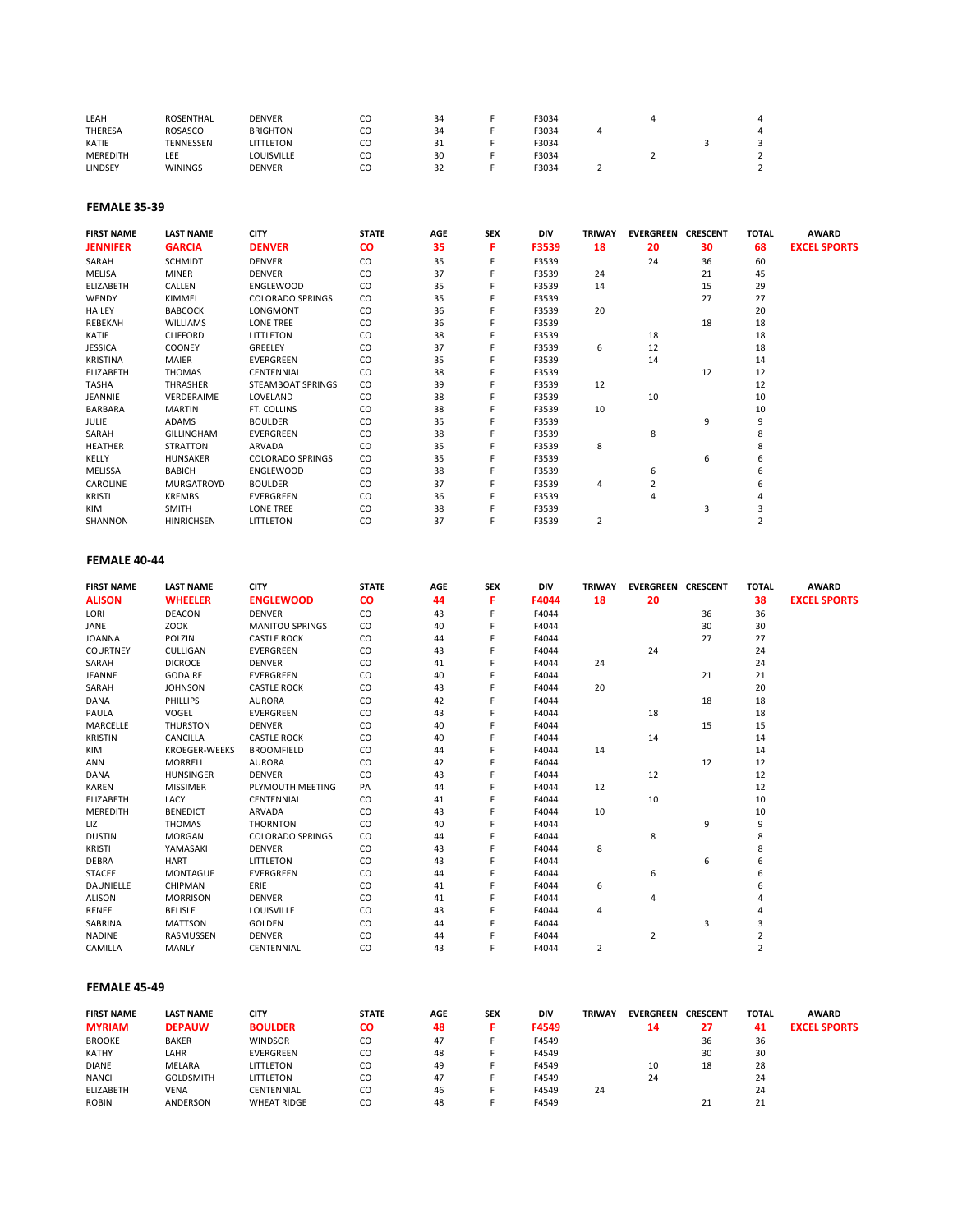| <b>GRETCHEN</b>  | <b>STUBENVOLL</b>  | <b>EVERGREEN</b>        | CO | 48 | F | F4549 |    | 8  | 12 | 20 |
|------------------|--------------------|-------------------------|----|----|---|-------|----|----|----|----|
| <b>ELIZABETH</b> | <b>ENGLER</b>      | <b>WESTMINSTER</b>      | CO | 45 |   | F4549 |    | 20 |    | 20 |
| <b>TEA</b>       | <b>CHAND</b>       | <b>AURORA</b>           | CO | 46 |   | F4549 | 20 |    |    | 20 |
| <b>MISHELE</b>   | CARROLL            | <b>EVERGREEN</b>        | CO | 45 |   | F4549 |    | 18 |    | 18 |
| <b>KIM</b>       | <b>ADAMS</b>       | <b>COLORADO SPRINGS</b> | CO | 45 |   | F4549 | 18 |    |    | 18 |
| <b>JENNIFER</b>  | <b>RIDER</b>       | <b>AURORA</b>           | CO | 48 |   | F4549 |    |    | 15 | 15 |
| <b>TERESA</b>    | KLIEGERMAN         | <b>FRISCO</b>           | CO | 48 |   | F4549 | 14 |    |    | 14 |
| <b>KATHERINE</b> | <b>MADSEN</b>      | <b>KITCHENER</b>        | ON | 49 |   | F4549 |    | 12 |    | 12 |
| <b>NANCY</b>     | <b>FRYE</b>        | <b>CASTLE ROCK</b>      | CO | 48 | F | F4549 | 12 |    |    | 12 |
| SUZANNE          | <b>EVANOFF</b>     | LAKEWOOD                | CO | 45 |   | F4549 | 10 |    |    | 10 |
| <b>KAREN</b>     | <b>ATHEN</b>       | <b>COLORADO SPRINGS</b> | CO | 48 |   | F4549 |    |    | 9  | 9  |
| <b>STACIE</b>    | <b>PINE</b>        | <b>CASTLE ROCK</b>      | CO | 47 |   | F4549 | 8  |    |    |    |
| LAUREN           | <b>BENSON</b>      | <b>DENVER</b>           | CO | 46 |   | F4549 |    |    | 6  | h  |
| <b>EVE</b>       | <b>ASHBY</b>       | <b>EVERGREEN</b>        | CO | 45 |   | F4549 |    | 6  |    |    |
| <b>KAREN</b>     | WASSERMAN          | <b>COLORADO SPRINGS</b> | CO | 48 |   | F4549 | 6  |    |    |    |
| <b>STEPHANIE</b> | <b>VILLAFUERTE</b> | <b>EVERGREEN</b>        | CO | 48 |   | F4549 |    |    |    |    |
| <b>JOY</b>       | <b>GELTMACHER</b>  | <b>WESTMINSTER</b>      | CO | 47 |   | F4549 | 4  |    |    |    |
| <b>STACY</b>     | <b>RUSSELL</b>     | <b>DENVER</b>           | CO | 46 |   | F4549 |    |    | 3  |    |
| <b>JOANNE</b>    | <b>MORRITT</b>     | <b>WESTMINSTER</b>      | CO | 49 |   | F4549 |    | 2  |    |    |
| <b>GINA</b>      | <b>FAST</b>        | CENTENNIAL              | CO | 48 |   | F4549 |    |    |    |    |

# **FEMALE 50-54**

| <b>FIRST NAME</b> | <b>LAST NAME</b>   | <b>CITY</b>             | <b>STATE</b> | AGE | <b>SEX</b> | <b>DIV</b> | <b>TRIWAY</b>  | <b>EVERGREEN</b> | <b>CRESCENT</b> | <b>TOTAL</b> | <b>AWARD</b>        |
|-------------------|--------------------|-------------------------|--------------|-----|------------|------------|----------------|------------------|-----------------|--------------|---------------------|
| <b>LISA</b>       | <b>MORROW</b>      | <b>EVERGREEN</b>        | <b>CO</b>    | 52  | F          | F5054      |                | 20               | 36              | 56           | <b>EXCEL SPORTS</b> |
| CAROLINE          | KLINE              | <b>EVERGREEN</b>        | CO           | 52  |            | F5054      |                | 10               | 21              | 31           |                     |
| KATE              | BAINESLYMAN        | <b>COLORADO SPRINGS</b> | CO           | 51  | F          | F5054      |                |                  | 30              | 30           |                     |
| SHIRLEY           | CAMPBELL           | <b>THORNTON</b>         | CO           | 50  |            | F5054      |                |                  | 27              | 27           |                     |
| SHARON            | <b>KOLARIK</b>     | LITTLETON               | CO           | 54  |            | F5054      |                | 24               |                 | 24           |                     |
| SUSAN             | <b>BROOKER</b>     | <b>BOULDER</b>          | CO           | 50  |            | F5054      | 24             |                  |                 | 24           |                     |
| CAROLINE          | AHBE               | CENTENNIAL              | CO           | 52  |            | F5054      | 20             |                  |                 | 20           |                     |
| LAURIE            | KELLY              | LITTLETON               | CO           | 51  |            | F5054      |                |                  | 18              | 18           |                     |
| <b>BETSY</b>      | <b>GERICH</b>      | LOUISVILLE              | CO           | 54  |            | F5054      |                | 18               |                 | 18           |                     |
| <b>STACY</b>      | <b>BLACK</b>       | ARVADA                  | CO           | 53  |            | F5054      | 18             |                  |                 | 18           |                     |
| KAREN             | <b>HARTLEY</b>     | <b>COLORADO SPRINGS</b> | CO           | 50  |            | F5054      |                |                  | 15              | 15           |                     |
| <b>JACKIE</b>     | JOYCE              | WESTMINSTER             | CO           | 51  |            | F5054      |                | 6                | 9               | 15           |                     |
| CAROL             | <b>CORBRIDGE</b>   | <b>LONGMONT</b>         | CO           | 53  |            | F5054      |                | 14               |                 | 14           |                     |
| JENNY             | <b>VERBERKMOES</b> | <b>CASTLE ROCK</b>      | CO           | 53  |            | F5054      | 14             |                  |                 | 14           |                     |
| JULIE             | LASER              | GOLDEN                  | CO           | 50  |            | F5054      |                |                  | 12              | 12           |                     |
| SHANNA            | CARTICA            | <b>MORRISON</b>         | CO           | 53  |            | F5054      |                | 12               |                 | 12           |                     |
| <b>KIRSTEN</b>    | <b>GOFFENA</b>     | <b>FORT COLLINS</b>     | CO           | 50  |            | F5054      | 12             |                  |                 | 12           |                     |
| <b>CHRISTINE</b>  | <b>DAWSON</b>      | <b>AURORA</b>           | CO           | 50  |            | F5054      | 10             |                  |                 | 10           |                     |
| LISA              | CYGAN              | PARKER                  | CO           | 51  |            | F5054      |                | 8                |                 | 8            |                     |
| JEANNE            | CHECCO             | <b>HIGHLANDS RANCH</b>  | CO           | 52  |            | F5054      | 8              |                  |                 |              |                     |
| <b>DEBORAH</b>    | <b>FLOM</b>        | LITTLETON               | CO           | 50  |            | F5054      | 6              |                  |                 |              |                     |
| KELLI             | <b>VRLA</b>        | LAKEWOOD                | CO           | 53  |            | F5054      | 4              |                  |                 |              |                     |
| <b>JULIE</b>      | <b>COLE</b>        | ARVADA                  | CO           | 54  |            | F5054      | $\overline{2}$ |                  |                 |              |                     |

# **FEMALE 55-59**

| <b>FIRST NAME</b> | <b>LAST NAME</b> | <b>CITY</b>             | <b>STATE</b> | AGE | <b>SEX</b> | <b>DIV</b> | <b>TRIWAY</b> | <b>EVERGREEN</b> | <b>CRESCENT</b> | <b>TOTAL</b> | <b>AWARD</b>        |
|-------------------|------------------|-------------------------|--------------|-----|------------|------------|---------------|------------------|-----------------|--------------|---------------------|
| <b>SUE</b>        | <b>COONEY</b>    | <b>BLACKHAWK</b>        | <b>CO</b>    | 56  |            | F5559      | 14            | 14               | 30              | 58           | <b>EXCEL SPORTS</b> |
| <b>DEBORAH</b>    | ROSE             | STEAMBOAT SPRINGS       | CO.          | 57  |            | F5559      | 24            | 24               |                 | 48           |                     |
| <b>MARTA</b>      | <b>DAVIDSON</b>  | GOLDEN                  | CO.          | 58  |            | F5559      | 10            | 18               | 9               | 37           |                     |
| <b>BETSY</b>      | <b>TOURNIER</b>  | <b>DENVER</b>           | CO           | 55  |            | F5559      |               |                  | 36              | 36           |                     |
| SUSAN             | YASUHARA         | <b>ENGLEWOOD</b>        | CO           | 59  |            | F5559      |               | 20               | 12              | 32           |                     |
| <b>MARTHA</b>     | <b>BOON</b>      | CENTENNIAL              | CO           | 58  |            | F5559      |               |                  | 27              | 27           |                     |
| LINDA             | <b>SHAFFER</b>   | <b>CASTLE ROCK</b>      | CO           | 59  |            | F5559      |               |                  | 21              | 21           |                     |
| CAROL             | <b>GELSOMINI</b> | GOLDEN                  | CO           | 56  |            | F5559      | 8             | 12               |                 | 20           |                     |
| KATHY             | <b>HULL</b>      | <b>WESTMINSTER</b>      | CO           | 57  |            | F5559      | 20            |                  |                 | 20           |                     |
| <b>PATRICIA</b>   | <b>KING</b>      | PARKER                  | CO           | 59  |            | F5559      |               |                  | 18              | 18           |                     |
| <b>JANET</b>      | <b>HEGWOOD</b>   | <b>AURORA</b>           | CO           | 57  |            | F5559      | 18            |                  |                 | 18           |                     |
| <b>BONNIE</b>     | <b>THOMAS</b>    | CENTENNIAL              | CO           | 57  |            | F5559      |               |                  | 15              | 15           |                     |
| <b>DOROTHY</b>    | <b>KHREIS</b>    | <b>EVERGREEN</b>        | CO           | 57  |            | F5559      | 12            |                  |                 | 12           |                     |
| <b>KIM</b>        | WERMERSKIRCHEN   | CENTENNIAL              | CO           | 56  |            | F5559      |               | 10               |                 | 10           |                     |
| <b>KIM</b>        | MALENOSKI        | <b>HIGHLANDS RANCH</b>  | CO.          | 56  |            | F5559      |               |                  | 6               | 6            |                     |
| <b>KIM</b>        | <b>POLING</b>    | <b>COLORADO SPRINGS</b> | CO.          | 55  |            | F5559      | 6             |                  |                 | h            |                     |
| <b>JACKIE</b>     | <b>THOMPSON</b>  | <b>BOULDER</b>          | CO           | 56  |            | F5559      | 4             |                  |                 |              |                     |
| <b>JUDY</b>       | <b>BONNETT</b>   | <b>LITTLETON</b>        | CO           | 57  |            | F5559      |               |                  |                 | 3            |                     |

# **FEMALE 60-64**

| <b>FIRST NAME</b> | <b>LAST NAME</b> | CITY              | <b>STATE</b> | <b>AGE</b> | SEX | DIV   | <b>TRIWAY</b> | <b>EVERGREEN</b> | <b>CRESCENT</b> | <b>TOTAL</b> | <b>AWARD</b>        |
|-------------------|------------------|-------------------|--------------|------------|-----|-------|---------------|------------------|-----------------|--------------|---------------------|
| <b>CATHERINE</b>  | <b>KRIEVES</b>   | <b>EVERGREEN</b>  |              | 61         |     | F6064 |               |                  | 36              | 60           | <b>EXCEL SPORTS</b> |
| <b>DENISE</b>     | FARRAR           | <b>AURORA</b>     | CO           | 60         |     | F6064 | 20            |                  |                 |              |                     |
| <b>CATHERINE</b>  | <b>CURTIS</b>    | <b>BROOMFIELD</b> | cо           | 61         |     | F6064 |               |                  |                 | 30           |                     |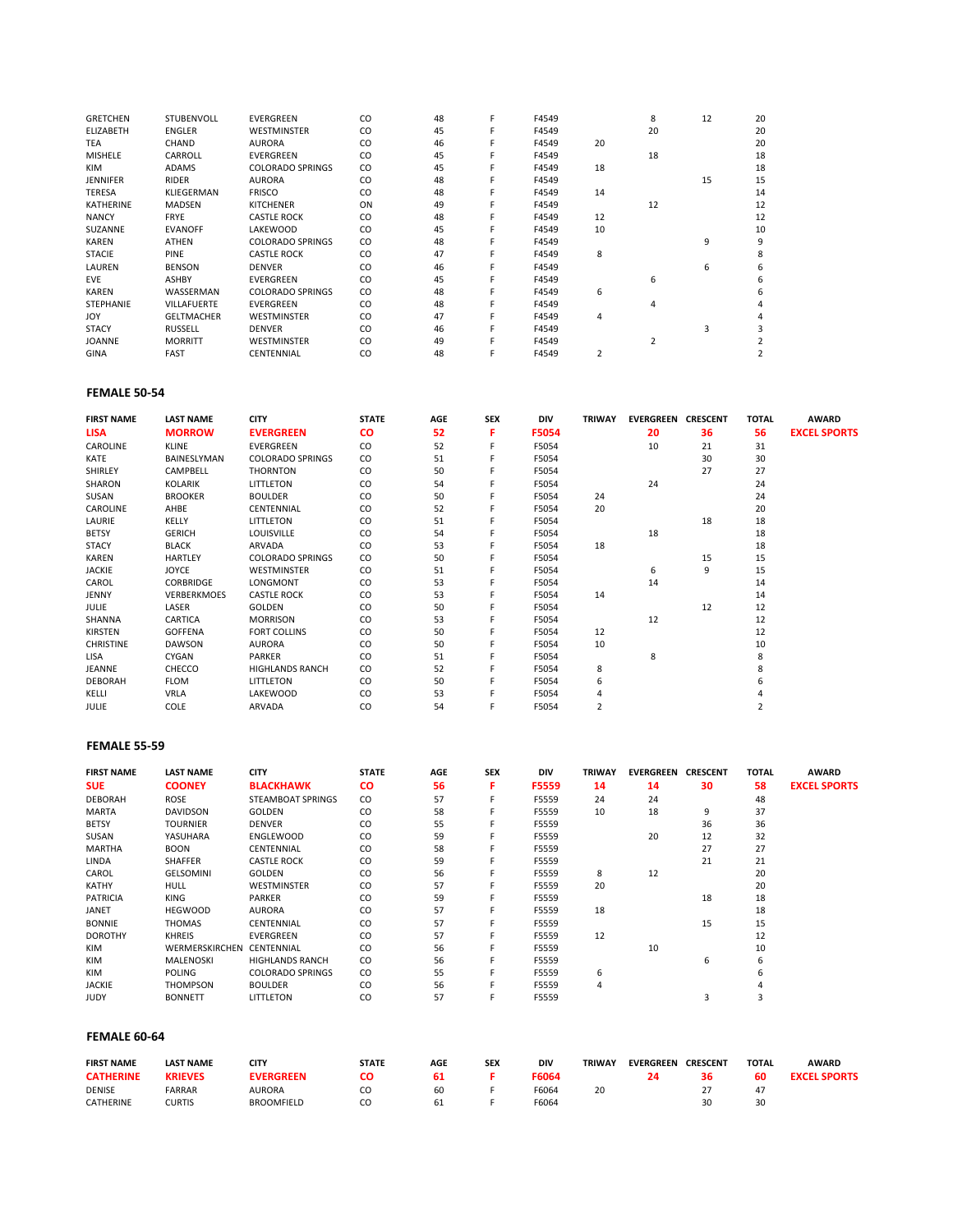| PATTI                      | THURMAN                     | <b>LONE TREE</b>                          | CO           | 61       | F          | F6064          | 24             |                           |    | 24             |                     |
|----------------------------|-----------------------------|-------------------------------------------|--------------|----------|------------|----------------|----------------|---------------------------|----|----------------|---------------------|
| JAN                        | MITCHELL                    | <b>BOULDER</b>                            | CO           | 60       | F          | F6064          |                | 20                        |    | 20             |                     |
| VICKI                      | VOWELL                      | PARKER                                    | CO           | 62       | F          | F6064          | 18             |                           |    | 18             |                     |
| KAREN                      | ASH                         | <b>SPRING CREEK</b>                       | <b>NV</b>    | 62       | F          | F6064          | 14             |                           |    | 14             |                     |
| <b>FEMALE 65-69</b>        |                             |                                           |              |          |            |                |                |                           |    |                |                     |
| <b>MISSY</b>               | <b>MCLAUGHIN</b>            | <b>SUPERIOR</b>                           | CO           | 66       | F          | F6569          |                |                           | 36 |                |                     |
| <b>FEMALE 70-74</b>        |                             |                                           |              |          |            |                |                |                           |    |                |                     |
|                            | <b>LAST NAME</b>            | <b>CITY</b>                               | <b>STATE</b> | AGE      | <b>SEX</b> | DIV            | <b>TRIWAY</b>  | <b>EVERGREEN CRESCENT</b> |    | <b>TOTAL</b>   | <b>AWARD</b>        |
| <b>FIRST NAME</b>          | <b>CROISSANT</b>            | <b>GREELEY</b>                            | CO           | 74       | F          | F7074          | 24             |                           |    | 48             | <b>EXCEL SPORTS</b> |
| EILEEN<br>PATTI            | TOWNSEND                    | EVERGREEN                                 | CO           | 73       | F          | F7074          |                | 24                        | 36 | 36             |                     |
|                            |                             |                                           |              |          |            |                |                |                           |    |                |                     |
| <b>MALE 19 &amp; UNDER</b> |                             |                                           |              |          |            |                |                |                           |    |                |                     |
| <b>FIRST NAME</b>          | <b>LAST NAME</b>            | <b>CITY</b>                               | <b>STATE</b> | AGE      | <b>SEX</b> | DIV            | <b>TRIWAY</b>  | <b>EVERGREEN CRESCENT</b> |    | <b>TOTAL</b>   | <b>AWARD</b>        |
| ADAM                       | <b>MCKITTRICK</b>           | <b>COLORADO SPRINGS</b>                   | <b>CO</b>    | 17       | М          | M0119          | 24             | 24                        | 36 | 84             | <b>EXCEL SPORTS</b> |
| DANNY                      | <b>KOVAC</b>                | <b>FORT COLLINS</b>                       | CO           | 13       | M          | M0119          |                |                           | 30 | 30             |                     |
| BLAKE                      | <b>HUBERT</b>               | <b>FORT COLLINS</b>                       | CO           | 13       | M          | M0119          |                |                           | 27 | 27             |                     |
| <b>TOMMY</b>               | <b>MURRAY</b>               | LAKEWOOD                                  | CO           | 16       | M          | M0119          | 8              | 18                        |    | 26             |                     |
| ALEX                       | <b>TURNER</b>               | CENTENNIAL                                | CO           | 17       | M          | M0119          |                |                           | 21 | 21             |                     |
| ALEX                       | <b>FLORES</b>               | LOUISVILLE                                | CO           | 19       | M          | M0119          |                | 20                        |    | 20             |                     |
| CONNOR                     | WHITE                       | <b>COLLEGE STATION</b>                    | TX           | 17       | M          | M0119          | 20             |                           |    | 20             |                     |
| <b>TOMMY</b>               | <b>MURRAY</b>               | LAKEWOOD                                  | CO           | 16       | M          | M0119          |                |                           | 18 | 18             |                     |
| WES                        | BATES                       | <b>AURORA</b>                             | CO           | 19       | M          | M0119          | 18             |                           |    | 18             |                     |
| GABE                       | <b>SCOTT</b>                | CENTENNIAL                                | CO           | 15       | М          | M0119          |                |                           | 15 | 15             |                     |
| <b>CHRIS</b>               | <b>FONS</b>                 | CENTENNIAL                                | CO           | 18       | M          | M0119          | 14             |                           |    | 14             |                     |
| PAUL                       | VAN NESS                    | PUEBLO WEST                               | CO           | 18       | M          | M0119          |                |                           | 12 | 12             |                     |
| <b>TREVOR</b>              | <b>BATES</b>                | <b>AURORA</b>                             | CO           |          |            | M0119          | 12             |                           |    | 12             |                     |
|                            | LINK                        | PARKER                                    | CO           | 15<br>17 | М          | M0119          | 10             |                           |    | 10             |                     |
| SEAN                       |                             |                                           |              |          | M          |                | 6              |                           |    | 6              |                     |
| ANDONI                     | <b>IRAZUSTA</b>             | <b>HIGHLAND RANCH</b><br><b>ENGLEWOOD</b> | CO<br>CO     | 17<br>15 | M<br>M     | M0119          | 4              |                           |    | 4              |                     |
| TRENT<br>CONNOR            | MARTINEZ<br><b>MCNELLIS</b> | ALBUQUERQUE                               | <b>NM</b>    | 13       | M          | M0119<br>M0119 | $\overline{2}$ |                           |    | $\overline{2}$ |                     |
| <b>MALE 20-24</b>          |                             |                                           |              |          |            |                |                |                           |    |                |                     |
| <b>FIRST NAME</b>          | <b>LAST NAME</b>            | <b>CITY</b>                               | <b>STATE</b> | AGE      | <b>SEX</b> | DIV            | <b>TRIWAY</b>  | <b>EVERGREEN CRESCENT</b> |    | <b>TOTAL</b>   |                     |
| <b>MATTHEW</b>             | BELL                        | <b>DENVER</b>                             | CO           | 22       | M          | M2024          |                |                           | 36 | 36             |                     |
| ROB                        | LAROCQUE                    | HINSDALE                                  | IL           | 22       | M          | M2024          |                |                           | 30 | 30             |                     |
| <b>DOUGLAS</b>             | WAGNER                      | <b>BOULDER</b>                            | CO           | 24       | M          | M2024          |                |                           | 27 | 27             |                     |
| IAN                        | <b>MALLAMS</b>              | <b>BOULDER</b>                            | CO           | 24       | M          | M2024          |                | 24                        |    | 24             |                     |
| JONATHAN                   | <b>ELKINS</b>               | <b>EAST LANSING</b>                       | MI           | 21       | M          | M2024          | 24             |                           |    | 24             |                     |
| SAMUEL                     | EPSTEN                      | <b>DENVER</b>                             | CO           | 21       | M          | M2024          |                |                           | 21 | 21             |                     |
| CHRIS                      | ATHEY                       | CENTENNIAL                                | CO           | 22       | M          | M2024          |                | 20                        |    | 20             |                     |
| MIKE                       | HEATH                       | <b>LEXINGTON</b>                          | MO           | 20       | M          | M2024          | 20             |                           |    | 20             |                     |
| <b>BRIAN</b>               | <b>HRYNKOW</b>              | SHERWOOD PARK                             | AB           | 24       | M          | M2024          |                | 18                        |    | 18             |                     |
| JORDAN                     | KEHOE                       | <b>GOLDEN</b>                             | CO           | 23       | M          | M2024          | 18             |                           |    | 18             |                     |
| BRYAN                      | <b>ALFARO</b>               | <b>BOULDER</b>                            | CO           | 21       | M          | M2024          |                | 14                        |    | 14             |                     |
| JOSH                       | <b>FRONTIERA</b>            | ROCHESTER HILLS                           | MI           | 24       | M          | M2024          | 14             |                           |    | 14             |                     |
| LUC                        | LAGESSE                     | CENTENNIAL                                | CO           | 21       | M          | M2024          |                | 12                        |    | 12             |                     |
| TANNER                     | KEILEY                      | <b>COLORADO SPRINGS</b>                   | CO           | 20       | M          | M2024          | 12             |                           |    | 12             |                     |
| WYLIE                      | <b>HOOVER</b>               | <b>BOULDER</b>                            | CO           | 21       | M          | M2024          |                | 10                        |    | 10             |                     |
| TYLER                      | KEYES                       | <b>BOULDER</b>                            | CO           | 24       | M          | M2024          |                | 8                         |    | 8              |                     |
|                            |                             |                                           |              |          |            |                |                |                           |    |                |                     |
| <b>MALE 25-29</b>          |                             |                                           |              |          |            |                |                |                           |    |                |                     |
| <b>FIRST NAME</b>          | <b>LAST NAME</b>            | <b>CITY</b>                               | <b>STATE</b> | AGE      | SEX        | DIV            | <b>TRIWAY</b>  | <b>EVERGREEN CRESCENT</b> |    | <b>TOTAL</b>   | <b>AWARD</b>        |
| BEN                        | <b>WILSON</b>               | <b>AURORA</b>                             | CO           | 27       | M          | M2529          | 24             |                           | 30 | 54             | <b>EXCEL SPORTS</b> |
| LOUIS                      | CICCHINO                    | EDGEWATER                                 | CO           | 28       | M          | M2529          |                |                           | 36 | 36             |                     |
| MICHAEL                    | <b>HORSTMEYER</b>           | LAKEWOOD                                  | CO           | 27       | M          | M2529          | 14             | 6                         | 9  | 29             |                     |
|                            |                             |                                           |              |          |            |                |                |                           |    |                |                     |
| <b>COLIN</b>               | SCHROEDER                   | DENVER                                    | CO           | 26       | М          | M2529          |                |                           | 27 | 27             |                     |
| DAVIDE                     | GIARDINI                    | <b>BOULDER</b>                            | CO           | 26       | M          | M2529          |                | 24                        |    | 24             |                     |
| ADAM                       | <b>KREMERS</b>              | <b>DENVER</b>                             | CO           | 28       | M          | M2529          |                |                           | 21 | 21             |                     |
| THOMAS                     | <b>BRENNER</b>              | GOLDEN                                    | CO           | 27       | М          | M2529          |                | 20                        |    | 20             |                     |
| DANE                       | BALDINI                     | <b>BENTONVILLE</b>                        | AR           | 27       | M          | M2529          | 20             |                           |    | 20             |                     |
| OINATZ                     | URIBE                       | <b>BROOMFIELD</b>                         | CO           | 27       | M          | M2529          |                |                           | 18 | 18             |                     |
| ERIK                       | CARLSON                     | <b>SUPERIOR</b>                           | CO           | 29       | М          | M2529          |                | 18                        |    | 18             |                     |
| TRENT                      | GILLASPIE                   | <b>DENVER</b>                             | CO           | 27       | М          | M2529          | 18             |                           |    | 18             |                     |
| JOSEPH                     | BAUMANN                     | <b>COLORADO SPRINGS</b>                   | CO           | 29       | M          | M2529          |                |                           | 15 | 15             |                     |
| DANIEL                     | KOPELOVE                    | <b>BOULDER</b>                            | CO           | 27       | М          | M2529          |                | 14                        |    | 14             |                     |
| <b>TRENTON</b>             | LYNCH                       | <b>DENVER</b>                             | CO           | 29       | М          | M2529          |                |                           | 12 | 12             |                     |
| <b>JONATHAN</b>            | KAY                         | NORTHGLENN                                | CO           | 25       | M          | M2529          |                | 12                        |    | 12             |                     |
| PRESCOTT                   | RENNER                      | DENVER                                    | CO           | 27       | M          | M2529          | 12             |                           |    | 12             |                     |
| <b>CLINTON</b>             | <b>WINCKLER</b>             | LITTLETON                                 | CO           | 27       | M          | M2529          |                | 10                        |    | 10             |                     |
|                            |                             |                                           |              |          |            |                |                |                           |    |                |                     |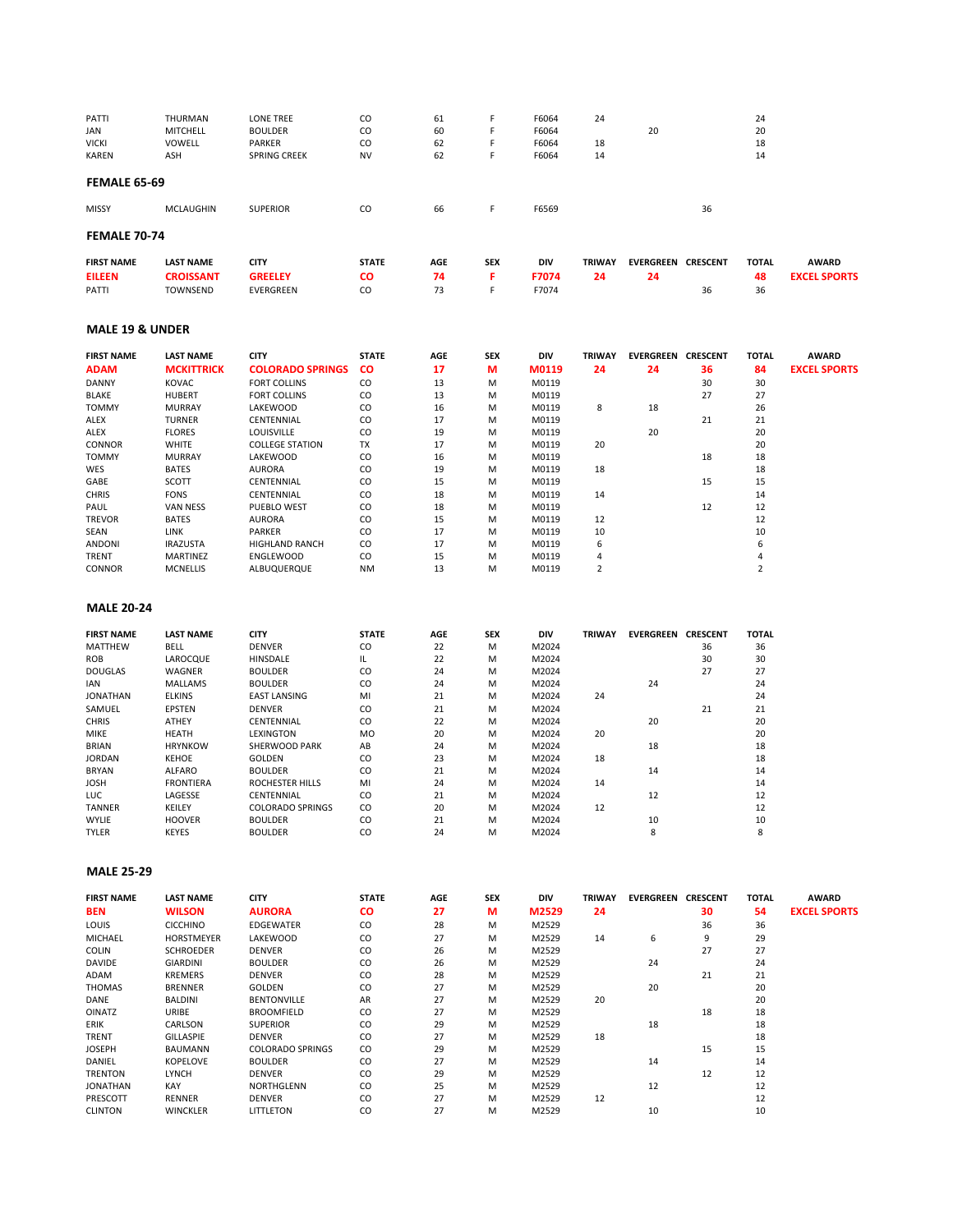| <b>BRETT</b>   | WALLACE           | <b>THORNTON</b>        | CO        | 29 | М | M2529 | 10 |  | 10 |
|----------------|-------------------|------------------------|-----------|----|---|-------|----|--|----|
| <b>PATRICK</b> | <b>KING</b>       | <b>DENVER</b>          | CO        | 26 | M | M2529 |    |  |    |
| ALEX           | LINNEY            | LITTLETON              | CO        | 25 | M | M2529 | 8  |  |    |
| <b>DAVID</b>   | <b>MANCINELLI</b> | <b>DENVER</b>          | CO        | 25 | M | M2529 |    |  |    |
| <b>TRISTAN</b> | <b>RICHARDS</b>   | LITTLETON              | CO        | 28 | M | M2529 | 6  |  |    |
| KYLE           | <b>HUNDMAN</b>    | CHICAGO                | IL        | 25 | M | M2529 |    |  |    |
| <b>MARK</b>    | <b>GRANT</b>      | CHICAGO                | IL        | 29 | M | M2529 | 4  |  |    |
| <b>ERICK</b>   | <b>FIELDS</b>     | <b>DENVER</b>          | CO        | 28 | M | M2529 |    |  |    |
| <b>BRIAN</b>   | <b>HUBER</b>      | <b>DENVER</b>          | CO        | 25 | M | M2529 |    |  |    |
| KYLE           | <b>KROEGER</b>    | <b>COLLEGE STATION</b> | <b>TX</b> | 28 | М | M2529 |    |  |    |

#### **MALE 30-34**

| <b>FIRST NAME</b>  | <b>LAST NAME</b>   | <b>CITY</b>             | <b>STATE</b> | AGE | <b>SEX</b> | DIV   | <b>TRIWAY</b> | <b>EVERGREEN</b> | <b>CRESCENT</b> | <b>TOTAL</b>   | <b>AWARD</b>        |
|--------------------|--------------------|-------------------------|--------------|-----|------------|-------|---------------|------------------|-----------------|----------------|---------------------|
| <b>ZACHARY</b>     | <b>CHRISTENSEN</b> | <b>MORRISON</b>         | <b>CO</b>    | 30  | м          | M3034 | 14            | 18               |                 | 32             | <b>EXCEL SPORTS</b> |
| <b>TODD</b>        | LESSLEY            | <b>DENVER</b>           | CO           | 32  | M          | M3034 |               |                  | 36              | 36             |                     |
| PETER              | <b>NICOLSON</b>    | <b>DENVER</b>           | CO           | 30  | M          | M3034 |               | 10               | 21              | 31             |                     |
| <b>JOSH</b>        | <b>BARRETT</b>     | LAKEWOOD                | CO           | 33  | M          | M3034 |               |                  | 30              | 30             |                     |
| LANDON             | <b>LYNCH</b>       | <b>AURORA</b>           | CO           | 30  | M          | M3034 |               |                  | 27              | 27             |                     |
| <b>MATHEW</b>      | <b>WOLFORD</b>     | <b>BOULDER</b>          | CO           | 30  | M          | M3034 |               | 24               |                 | 24             |                     |
| JEVGENIJ           | CARIOV             | <b>BOULDER</b>          | CO           | 33  | M          | M3034 | 24            |                  |                 | 24             |                     |
| <b>CHRISTOPHER</b> | LEWIS              | <b>EVERGREEN</b>        | CO           | 34  | M          | M3034 |               | 8                | 15              | 23             |                     |
| <b>JASON</b>       | COOK               | <b>DENVER</b>           | CO           | 30  | M          | M3034 |               | 20               |                 | 20             |                     |
| <b>KEVIN</b>       | <b>WILLIAMS</b>    | <b>HIGHLANDS RANCH</b>  | CO           | 31  | M          | M3034 | 20            |                  |                 | 20             |                     |
| KIEL               | <b>ARNDT</b>       | CENTENNIAL              | CO           | 31  | M          | M3034 |               |                  | 18              | 18             |                     |
| <b>JOHN</b>        | <b>ETERNO</b>      | <b>SUPERIOR</b>         | CO.          | 32  | M          | M3034 | 18            |                  |                 | 18             |                     |
| <b>EVAN</b>        | <b>FERNANDEZ</b>   | <b>BOULDER</b>          | CO           | 31  | M          | M3034 |               | 14               |                 | 14             |                     |
| <b>TRAVIS</b>      | LAMB               | ARVADA                  | CO           | 34  | M          | M3034 |               |                  | 12              | 12             |                     |
| ANDREW             | <b>MCFADDEN</b>    | LOVELAND                | CO           | 30  | M          | M3034 |               | 12               |                 | 12             |                     |
| PETER              | SMITH              |                         | MA           | 32  | M          | M3034 | 12            |                  |                 | 12             |                     |
| <b>DENNIS</b>      | OVERTON            | ARVADA                  | CO           | 33  | M          | M3034 | 10            |                  |                 | 10             |                     |
| <b>DUSTIN</b>      | <b>SCHICK</b>      | <b>PARKER</b>           | CO.          | 32  | M          | M3034 |               |                  | 9               | 9              |                     |
| <b>ERIC</b>        | <b>BALDINI</b>     | <b>COLORADO SPRINGS</b> | CO.          | 34  | M          | M3034 | 8             |                  |                 | 8              |                     |
| <b>CURTIS</b>      | CAILE              | <b>CASTLE ROCK</b>      | CO.          | 33  | M          | M3034 |               |                  | 6               | 6              |                     |
| <b>TIM</b>         | STILWELL           | <b>NIWOT</b>            | CO           | 30  | M          | M3034 |               | 6                |                 | 6              |                     |
| YASUFUMI           | HOTTA              | <b>ENGLEWOOD</b>        | CO           | 33  | M          | M3034 | 6             |                  |                 | 6              |                     |
| <b>MIKE</b>        | <b>ROMANO</b>      | <b>DENVER</b>           | CO.          | 30  | M          | M3034 |               | 4                |                 |                |                     |
| <b>JEFFREY</b>     | <b>BLAKESLEY</b>   | <b>WESTMINSTER</b>      | CO           | 34  | M          | M3034 | 4             |                  |                 |                |                     |
| MICHAEL            | <b>FISHER</b>      | <b>COLORADO SPRINGS</b> | CO.          | 32  | M          | M3034 |               |                  | 3               | 3              |                     |
| MICHAEL            | <b>FISHER</b>      | <b>COLORADO SPRINGS</b> | CO.          | 32  | M          | M3034 |               | 2                |                 |                |                     |
| <b>IAN</b>         | CALDWELL           | EVERGREEN               | CO           | 30  | M          | M3034 | 2             |                  |                 | $\overline{2}$ |                     |

#### **MALE 35-39**

| <b>FIRST NAME</b>  | <b>LAST NAME</b>  | <b>CITY</b>             | <b>STATE</b>  | AGE | SEX | DIV   | <b>TRIWAY</b> | <b>EVERGREEN</b>          | <b>CRESCENT</b> | <b>TOTAL</b>   | <b>AWARD</b>        |
|--------------------|-------------------|-------------------------|---------------|-----|-----|-------|---------------|---------------------------|-----------------|----------------|---------------------|
| <b>MIKE</b>        | <b>RIDGEMAN</b>   | <b>GOLDEN</b>           | <b>CO</b>     | 38  | м   | M3539 |               | 24                        | 36              | 60             | <b>EXCEL SPORTS</b> |
| <b>NOEL</b>        | <b>TROOST</b>     | <b>AURORA</b>           | CO            | 38  | M   | M3539 | 8             | 14                        | 21              | 43             |                     |
| KEN                | AXFORD            | <b>COLORADO SPRINGS</b> | CO            | 36  | M   | M3539 |               |                           | 30              | 30             |                     |
| <b>JON</b>         | EXALL             | <b>DENVER</b>           | CO            | 36  | M   | M3539 |               |                           | 27              | 27             |                     |
| <b>CLIFF</b>       | <b>DRUSINSKY</b>  | <b>WESTMINSTER</b>      | CO            | 38  | M   | M3539 | 24            |                           |                 | 24             |                     |
| ALAN               | <b>REED</b>       | <b>BRIGHTON</b>         | CO            | 36  | M   | M3539 |               | 20                        |                 | 20             |                     |
| <b>RYAN</b>        | <b>MCDERMITT</b>  | <b>BOULDER</b>          | CO            | 36  | M   | M3539 | 20            |                           |                 | 20             |                     |
| ADRIAN             | <b>HORNER</b>     | <b>CASTLE ROCK</b>      | CO            | 37  | M   | M3539 |               |                           | 18              | 18             |                     |
| TIM                | <b>TRACY</b>      | <b>BOULDER</b>          | CO            | 37  | M   | M3539 |               | 18                        |                 | 18             |                     |
| <b>SETH</b>        | WRIGHT            | ERIE                    | CO            | 39  | M   | M3539 | 18            |                           |                 | 18             |                     |
| PAULY              | <b>HOFFMAN</b>    | <b>BROOKLYN PARK</b>    | MN            | 36  | M   | M3539 |               |                           | 15              | 15             |                     |
| <b>THOMAS</b>      | <b>KIRSCHLING</b> | <b>GOLDEN</b>           | $\mathsf{co}$ | 35  | M   | M3539 | 14            |                           |                 | 14             |                     |
| JAMES              | WERMERS           | PARKER                  | CO            | 39  | M   | M3539 |               |                           | 12              | 12             |                     |
| DAN                | WISLEDER          | LITTLETON               | CO            | 35  | M   | M3539 |               | 12                        |                 | 12             |                     |
| TODD               | <b>FORAL</b>      | EAGLE                   | CO            | 35  | M   | M3539 | 12            |                           |                 | 12             |                     |
| ALEXEI             | <b>TEMKIN</b>     | <b>DENVER</b>           | CO            | 39  | M   | M3539 |               | 10                        |                 | 10             |                     |
| <b>JEFF</b>        | SAMPLE            | AVON                    | CO            | 39  | M   | M3539 | 10            |                           |                 | 10             |                     |
| <b>JOHN</b>        | <b>EURE</b>       | <b>DENVER</b>           | CO            | 35  | M   | M3539 |               |                           | 9               | 9              |                     |
| <b>GRANT</b>       | <b>HANSEL</b>     | <b>DENVER</b>           | $\mathsf{co}$ | 38  | M   | M3539 |               | 8                         |                 | 8              |                     |
| <b>BRIAN</b>       | <b>WEY</b>        | <b>DENVER</b>           | CO            | 38  | M   | M3539 |               |                           | 6               | 6              |                     |
| <b>JOHN TREVOR</b> | <b>FOUGERE</b>    | <b>DENVER</b>           | CO            | 36  | M   | M3539 |               | 6                         |                 | 6              |                     |
| CAMERON            | LINFORD           | <b>SALT LAKE CITY</b>   | UT            | 36  | M   | M3539 | 6             |                           |                 | 6              |                     |
| <b>VICTOR</b>      | <b>JOHNSON</b>    | <b>ENGLEWOOD</b>        | CO            | 35  | M   | M3539 |               | 4                         |                 |                |                     |
| PAUL               | <b>HURCHANIK</b>  | <b>DENVER</b>           | CO            | 36  | M   | M3539 | 4             |                           |                 |                |                     |
| <b>RICKEY</b>      | <b>TURNER</b>     | <b>AURORA</b>           | CO            | 36  | M   | M3539 |               |                           | 3               | 3              |                     |
| SEAN               | CORLEY            | <b>DENVER</b>           | CO            | 37  | M   | M3539 |               | 2                         |                 | $\overline{2}$ |                     |
| <b>NEIL</b>        | KRUGLET           | <b>HIGHLANDS RANCH</b>  | CO            | 35  | M   | M3539 | 2             |                           |                 | $\overline{2}$ |                     |
| <b>MALE 40-44</b>  |                   |                         |               |     |     |       |               |                           |                 |                |                     |
| <b>FIRST NAME</b>  | <b>LAST NAME</b>  | <b>CITY</b>             | <b>STATE</b>  | AGE | SEX | DIV   | <b>TRIWAY</b> | <b>EVERGREEN CRESCENT</b> |                 | <b>TOTAL</b>   | <b>AWARD</b>        |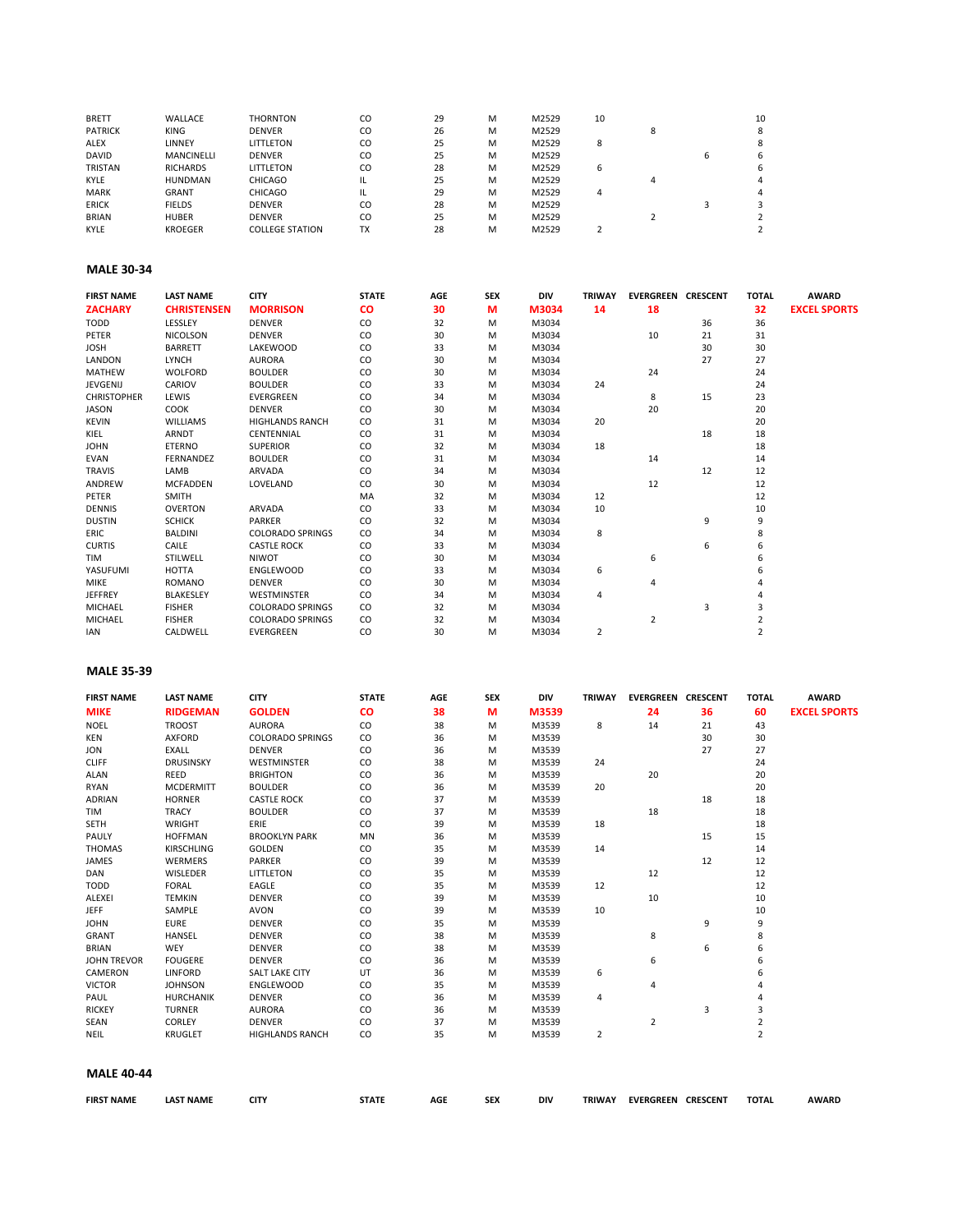| <b>KEVIN</b>   | <b>WEED</b>      | <b>SUPERIOR</b>         | <b>CO</b> | 42 | М | M4044 | 24 | 20             | 36 | 80 | <b>EXCEL SPORTS</b> |
|----------------|------------------|-------------------------|-----------|----|---|-------|----|----------------|----|----|---------------------|
| PHILLIP        | LONG             | <b>DENVER</b>           | CO        | 40 | M | M4044 | 20 | 18             | 18 | 56 |                     |
| CASEY          | <b>MCKINNEY</b>  | <b>AURORA</b>           | CO        | 42 | M | M4044 |    |                | 30 | 30 |                     |
| MATT           | TIGCHELAAR       | <b>DENVER</b>           | CO        | 44 | M | M4044 |    |                | 27 | 27 |                     |
| <b>ENRICO</b>  | <b>CACCIORNI</b> | <b>EVERGREEN</b>        | CO        | 40 | M | M4044 |    | 24             |    | 24 |                     |
| KAEL           | <b>RUSSELL</b>   | <b>BROOMFIELD</b>       | CO        | 40 | M | M4044 |    | 10             | 12 | 22 |                     |
| DAVID          | ROSS             | <b>DENVER</b>           | CO        | 43 | м | M4044 |    |                | 21 | 21 |                     |
| <b>MIKE</b>    | PIERCE           | <b>BOULDER</b>          | CO        | 43 | м | M4044 | 18 |                |    | 18 |                     |
| <b>MARK</b>    | WALLS            | <b>TUCSON</b>           | AZ        | 41 | M | M4044 |    |                | 15 | 15 |                     |
| IAN G          | <b>RAMSEY</b>    | <b>LITTLETON</b>        | CO        | 42 | M | M4044 |    | 14             |    | 14 |                     |
| REGINALD       | SHORT            | <b>COLORADO SPRINGS</b> | CO        | 42 | M | M4044 | 14 |                |    | 14 |                     |
| <b>MIKE</b>    | <b>HAKANSON</b>  | LONGMONT                | CO        | 44 | м | M4044 |    | 12             |    | 12 |                     |
| DAVID          | <b>SUMMITT</b>   | PARKER                  | CO        | 44 | м | M4044 | 12 |                |    | 12 |                     |
| <b>JEFFREY</b> | <b>BROWNING</b>  | <b>AURORA</b>           | CO        | 41 | M | M4044 | 10 |                |    | 10 |                     |
| MICHAEL        | MCGAWN           | <b>DENVER</b>           | CO        | 42 | M | M4044 |    |                | 9  | 9  |                     |
| <b>CHRIS</b>   | <b>DOUVILLE</b>  | ARVADA                  | CO        | 42 | M | M4044 |    | 8              |    | 8  |                     |
| CHRISTIAN      | <b>DUARTE</b>    | LONE TREE               | CO        | 41 | M | M4044 | 8  |                |    | 8  |                     |
| JOEL           | GOLDEN           | <b>DENVER</b>           | CO        | 41 | M | M4044 |    |                | 6  | 6  |                     |
| <b>STEVE</b>   | <b>MITCHELL</b>  | LAKEWOOD                | CO        | 42 | M | M4044 |    | 6              |    | 6  |                     |
| DARREN         | <b>JACOBY</b>    | <b>DENVER</b>           | CO        | 40 | M | M4044 | 6  |                |    | 6  |                     |
| SCOTT          | WILLIAMSON       | <b>BOULDER</b>          | CO        | 40 | M | M4044 |    | $\overline{4}$ |    |    |                     |
| <b>STEPHEN</b> | <b>DAIGNAULT</b> | <b>DENVER</b>           | CO        | 40 | M | M4044 | 4  |                |    |    |                     |
| <b>BRAD</b>    | <b>BOWMAN</b>    | LITTLETON               | CO        | 41 | M | M4044 |    |                | 3  | 3  |                     |
| ERIC           | <b>HEMMER</b>    | <b>DENVER</b>           | CO        | 40 | м | M4044 |    | $\overline{2}$ |    |    |                     |
| LEO            | <b>DENSLOW</b>   | <b>HIGHLANDS RANCH</b>  | CO        | 42 | м | M4044 | 2  |                |    |    |                     |

# **MALE 45-49**

| <b>FIRST NAME</b> | <b>LAST NAME</b> | <b>CITY</b>               | <b>STATE</b> | AGE | <b>SEX</b> | <b>DIV</b> | <b>TRIWAY</b> | EVERGREEN      | <b>CRESCENT</b> | <b>TOTAL</b> | <b>AWARD</b>        |
|-------------------|------------------|---------------------------|--------------|-----|------------|------------|---------------|----------------|-----------------|--------------|---------------------|
| <b>CHARLES</b>    | <b>TRUJILLO</b>  | <b>DENVER</b>             | <b>CO</b>    | 47  | М          | M4549      | 18            | 14             | 27              | 59           | <b>EXCEL SPORTS</b> |
| SCOTT             | SWANEY           | <b>HIGHLANDS RANCH</b>    | CO.          | 45  | м          | M4549      | 24            | 24             | 36              | 84           |                     |
| PHILIP            | <b>REGNIER</b>   | <b>BOULDER</b>            | CO           | 47  | м          | M4549      |               |                | 30              | 30           |                     |
| ALEXANDER         | <b>GLOVER</b>    | CENTENNIAL                | CO           | 46  | м          | M4549      |               | 10             | 15              | 25           |                     |
| <b>BRIAN</b>      | <b>KRZYS</b>     | <b>LITTLETON</b>          | CO           | 49  | м          | M4549      |               |                | 21              | 21           |                     |
| <b>AUSTIN</b>     | <b>BASKETT</b>   | LAFAYETTE                 | CO           | 47  | м          | M4549      |               | 8              | 12              | 20           |                     |
| MICHAEL           | <b>RICCI</b>     | <b>BOULDER</b>            | CO           | 45  | M          | M4549      |               | 20             |                 | 20           |                     |
| <b>JOHN</b>       | <b>KABLER</b>    | <b>ALBUQUERQUE</b>        | <b>NM</b>    | 45  | м          | M4549      | 20            |                |                 | 20           |                     |
| SCOTT             | PAYNE            | LITTLETON                 | CO.          | 46  | м          | M4549      |               |                | 18              | 18           |                     |
| TERRANCE          | RAMIREZ          | <b>WESTMINSTER</b>        | CO           | 49  | м          | M4549      |               | 18             |                 | 18           |                     |
| <b>CHRIS</b>      | <b>DICROCE</b>   | <b>DENVER</b>             | CO           | 48  | м          | M4549      | 14            |                |                 | 14           |                     |
| JASON             | GLENN            | <b>LOUISVILLE</b>         | CO           | 45  | M          | M4549      |               | 12             |                 | 12           |                     |
| <b>STEFAN</b>     | <b>EVANOFF</b>   | LAKEWOOD                  | CO           | 45  | M          | M4549      | 12            |                |                 | 12           |                     |
| <b>TIMOTHY</b>    | <b>GENSLER</b>   | <b>CHERRY HILLS VILLA</b> | CO           | 46  | M          | M4549      | 10            |                |                 | 10           |                     |
| TODD              | <b>MCCUSKER</b>  | <b>LONE TREE</b>          | CO.          | 47  | м          | M4549      |               |                | 9               | 9            |                     |
| <b>JOHN</b>       | SOUDERS          | <b>CASTLE ROCK</b>        | CO           | 49  | м          | M4549      | 8             |                |                 | 8            |                     |
| <b>BRADLEY</b>    | <b>DRAPER</b>    | <b>CASTLE PINES</b>       | CO           | 49  | M          | M4549      |               |                | 6               | 6            |                     |
| <b>KEVIN</b>      | <b>RENS</b>      | <b>LOUISVILLE</b>         | CO           | 48  | M          | M4549      |               | 6              |                 | 6            |                     |
| <b>JOSEPH</b>     | <b>MARTIN</b>    | <b>BRIGHTON</b>           | CO           | 48  | M          | M4549      | 6             |                |                 | 6            |                     |
| <b>STUART</b>     | <b>CRAGGS</b>    | <b>EVERGREEN</b>          | CO           | 45  | м          | M4549      |               | $\Delta$       |                 |              |                     |
| MARC              | <b>KRASNER</b>   | <b>DENVER</b>             | CO           | 49  | м          | M4549      | 4             |                |                 |              |                     |
| <b>MONTY</b>      | <b>MORAN</b>     | <b>BOULDER</b>            | CO           | 47  | м          | M4549      |               |                | 3               | 3            |                     |
| DOUG!             | SMITH            | <b>DENVER</b>             | CO           | 47  | м          | M4549      |               | $\overline{2}$ |                 |              |                     |
| <b>CHRISTIAN</b>  | MEYER            | ERIE                      | CO           | 47  | M          | M4549      | 2             |                |                 |              |                     |

# **MALE 50-54**

| <b>FIRST NAME</b> | <b>LAST NAME</b>  | <b>CITY</b>             | <b>STATE</b> | AGE | <b>SEX</b> | <b>DIV</b> | <b>TRIWAY</b> | <b>EVERGREEN CRESCENT</b> |    | <b>TOTAL</b> | <b>AWARD</b>        |
|-------------------|-------------------|-------------------------|--------------|-----|------------|------------|---------------|---------------------------|----|--------------|---------------------|
| <b>ALLEN</b>      | <b>RUSSELL</b>    | <b>GRAND JUNCTION</b>   | <b>CO</b>    | 52  | М          | M5054      | 24            |                           | 27 | 51           | <b>EXCEL SPORTS</b> |
| <b>MARK</b>       | <b>GAVACH</b>     | <b>BOULDER</b>          | CO           | 50  | м          | M5054      |               |                           | 36 | 36           |                     |
| <b>DOUG</b>       | KRETZMANN         | <b>HIGHLANDS RANCH</b>  | CO.          | 53  | м          | M5054      |               |                           | 30 | 30           |                     |
| <b>NEAL</b>       | <b>MCLAUGHLIN</b> | CENTENNIAL              | CO           | 54  | м          | M5054      |               | 24                        |    | 24           |                     |
| <b>THOMAS</b>     | <b>BOGAN</b>      | LONGMONT                | AL           | 54  | м          | M5054      |               | 14                        | 9  | 23           |                     |
| PHILIP            | <b>TURNER</b>     | CENTENNIAL              | CO           | 50  | м          | M5054      |               |                           | 21 | 21           |                     |
| <b>MARK</b>       | <b>KATKO</b>      | LOS ALAMOS              | <b>NM</b>    | 53  | м          | M5054      | 14            |                           | 6  | 20           |                     |
| <b>MIKE</b>       | <b>WILL</b>       | <b>EVERGREEN</b>        | CO           | 51  | м          | M5054      |               | 20                        |    | 20           |                     |
| <b>ROBERT</b>     | COLE              | ARVADA                  | CO           | 54  | м          | M5054      | 12            | 8                         |    | 20           |                     |
| RANDY             | <b>FONS</b>       | CENTENNIAL              | CO           | 51  | м          | M5054      | 20            |                           |    | 20           |                     |
| <b>JEFF</b>       | <b>MATHEWS</b>    | <b>COLORADO SPRINGS</b> | CO.          | 52  | м          | M5054      |               |                           | 18 | 18           |                     |
| DALE              | AYCHMAN           | LAFAYETTE               | CO           | 51  | м          | M5054      |               | 18                        |    | 18           |                     |
| PAUL              | RATNER            | PARKER                  | CO           | 50  | м          | M5054      | 18            |                           |    | 18           |                     |
| RAY               | <b>JACOBSOHN</b>  | PARKER                  | CO           | 51  | м          | M5054      |               |                           | 15 | 15           |                     |
| <b>BYRON</b>      | GRANDY            | <b>HIGHLANDS RANCH</b>  | CO           | 52  | M          | M5054      |               |                           | 12 | 12           |                     |
| <b>STUART</b>     | <b>RITCHIE</b>    | <b>AURORA</b>           | CO           | 54  | м          | M5054      |               | 12                        |    | 12           |                     |
| CLAY              | <b>STORER</b>     | <b>DENVER</b>           | CO           | 50  | м          | M5054      |               | 10                        |    | 10           |                     |
| <b>KEVIN</b>      | JANES             | <b>FALCON</b>           | CO           | 54  | м          | M5054      | 10            |                           |    | 10           |                     |
| ERIC              | <b>MALOUFF</b>    | <b>HIGHLANDS RANCH</b>  | CO           | 50  | м          | M5054      | 8             |                           |    |              |                     |
| LARRY             | HOKE              | <b>HIGHLANDS RANCH</b>  | CO.          | 50  | M          | M5054      |               | 6                         |    |              |                     |
| ALEC              | ARNEY             | <b>DENVER</b>           | CO           | 52  | м          | M5054      | 6             |                           |    | 6            |                     |